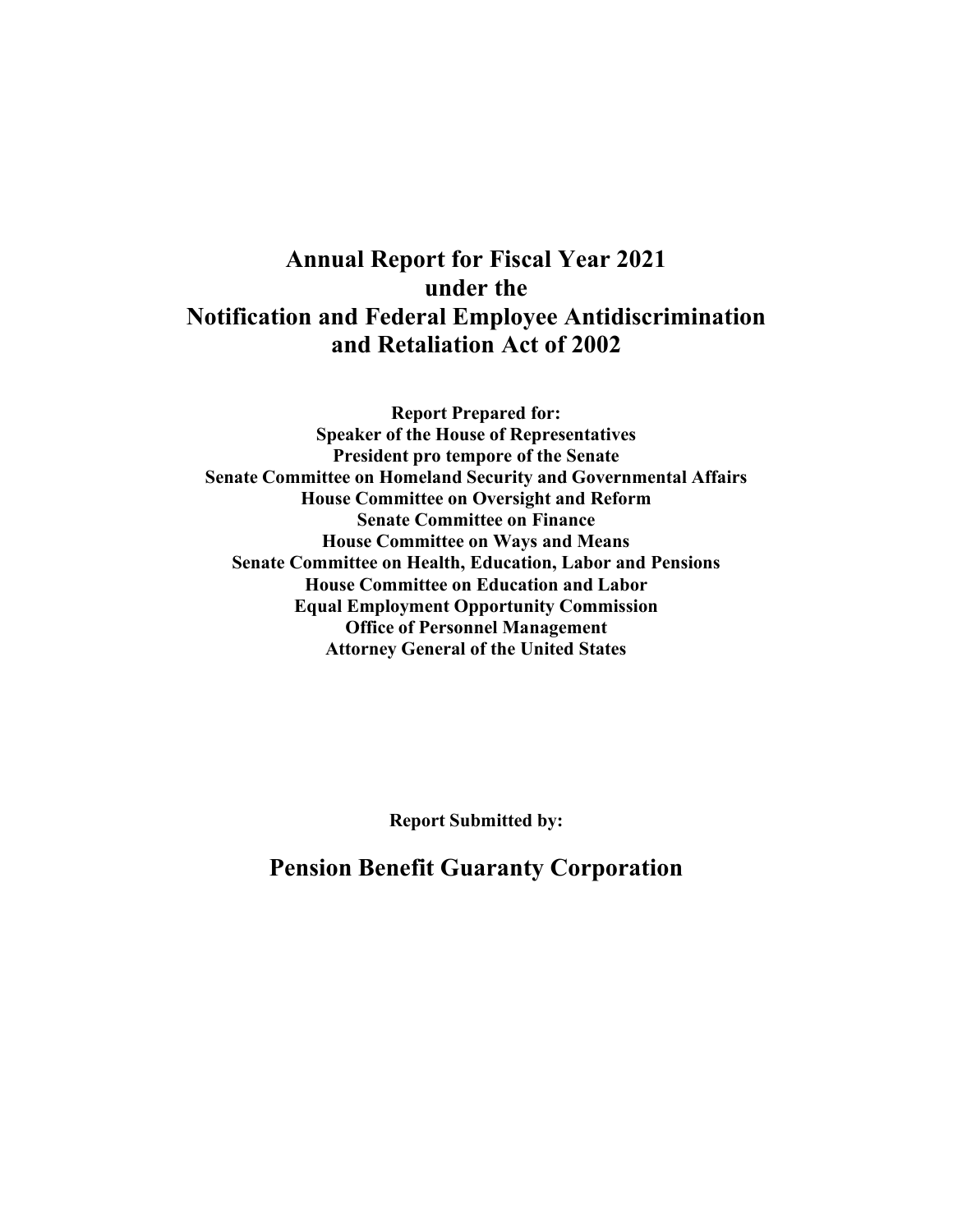## **Table of Contents**

#### **A. Introduction**

- **B. Federal Court Cases Arising Under the Federal Antidiscrimination or Whistleblower Laws**
	- **1. The Number of Federal Court Cases Pending or Resolved in FY 2021**
	- **2. Status or Disposition of Federal Court Cases Including the Amount of Money Required to be Reimbursed to the Judgment Fund and Any Budget Adjustments Relating to the Judgment Fund**
- **C. Employees Disciplined for Conduct Inconsistent with Federal Antidiscrimination or Whistleblower Laws**
- **D. Final Year-End No FEAR Act Data for Fiscal Year 2021**
- **E. PBGC's Discipline Policy for Conduct Inconsistent with Federal Antidiscrimination or Whistleblower Laws**
- **F. Data Analysis**
	- **1. Trends**
	- **2. Causal Analysis**
	- **3. Knowledge Gained**
	- **4. Actions Planned to Improve PBGC's EEO Program**
- **G. No FEAR Act Training Plan**

#### **APPENDICES:**

- **Appendix 1 Final Year-End No FEAR Act Data for FY 2021**
- **Appendix 2 EEO Policy Statement, dated July 8, 2020**
- **Appendix 3 Anti-Harassment Policy Statement, dated September 19, 2020**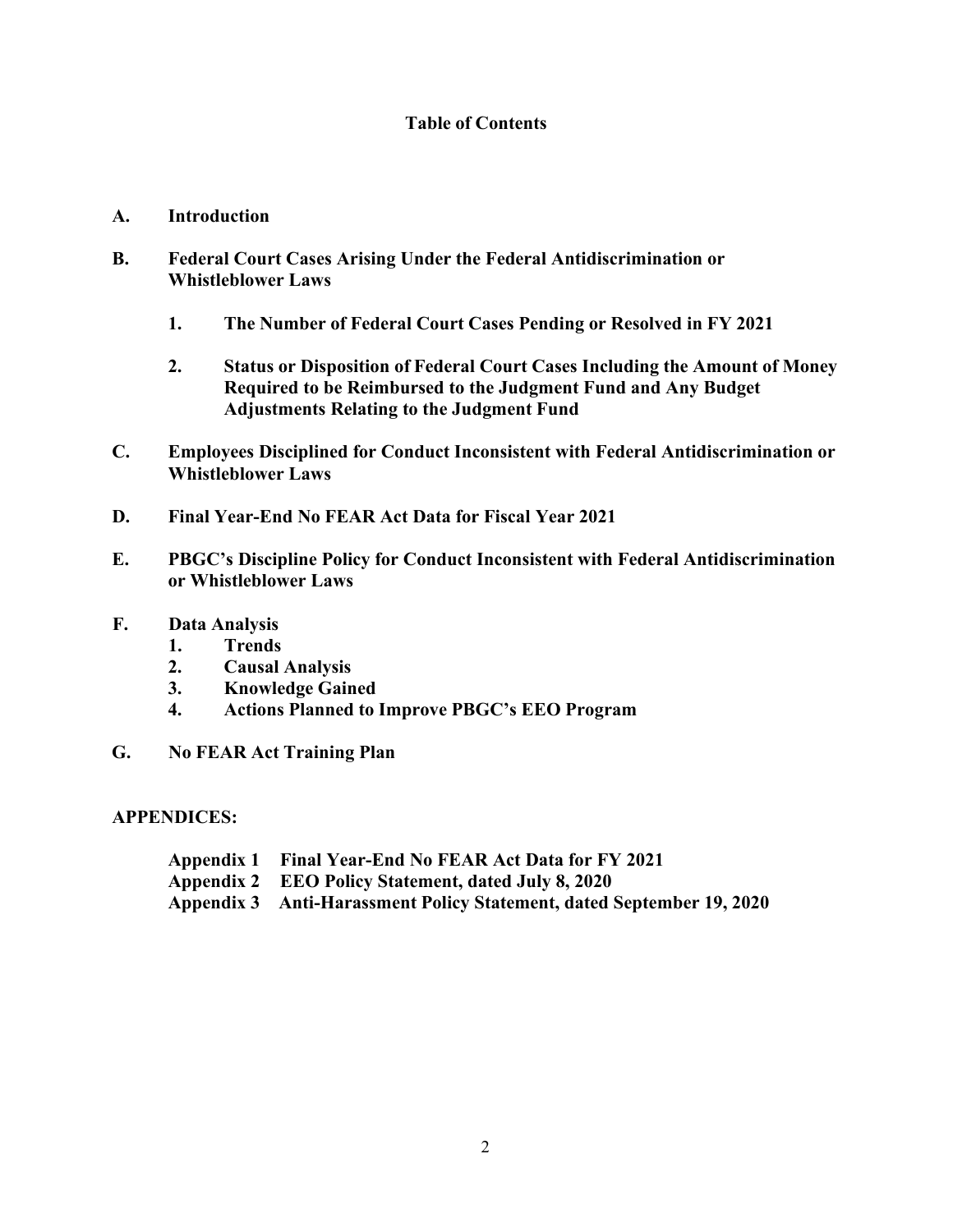### **A. Introduction**

This report is prepared by the Pension Benefit Guaranty Corporation (PBGC) in accordance with the requirements of Title II, Section 203, of the Notification and Federal Employee Antidiscrimination and Retaliation Act of 2002 (No FEAR or Act). The Act requires federal agencies to submit an annual report to the Speaker of the House of Representatives; the President pro tempore of the Senate; the Senate Committee on Homeland Security and Governmental Affairs; the House Committee on Oversight and Reform; the Senate Committee on Finance; the House Committee on Ways and Means; the Senate Committee on Health, Education, Labor and Pensions; the House Committee on Education and Labor; the U.S. Equal Employment Opportunity Commission; Office of Personnel Management, and the Attorney General of the United States.

The Act holds federal agencies accountable for violations of antidiscrimination and whistleblower protection laws relating to federal employment. The report contains data and analysis concerning equal employment opportunity (EEO) complaint activity at PBGC, including federal court cases, and resulting disciplinary actions during Fiscal Year (FY) 2021.

It is the law of this nation and the policy of PBGC to prohibit discrimination in the workplace. PBGC is committed to maintaining an environment that provides equal employment opportunity to its total workforce of 949 employees (901 Permanent, 48 Temporary), as well as applicants for employment.

#### **B. Federal Court Cases Arising Under the Federal Antidiscrimination or Whistleblower Laws**

## **1. The Number of Federal Court Cases Pending or Resolved in FY 2021**

As shown below in **Table 1**, there was a total of five federal court cases pending at the end of FY 2021. Some of these cases involved more than one statute.

## **TABLE 1 Federal Court Cases Pending in FY 2021, Separated by Statute**

| Title VII of the Civil Rights Act of 1964    |  |
|----------------------------------------------|--|
| Age Discrimination in Employment Act of 1967 |  |
| Rehabilitation Act of 1973                   |  |
| <b>Whistleblower Protection Act</b>          |  |
| Equal Pay Act of 1963                        |  |

There were no cases resolved (settled) in FY 2021.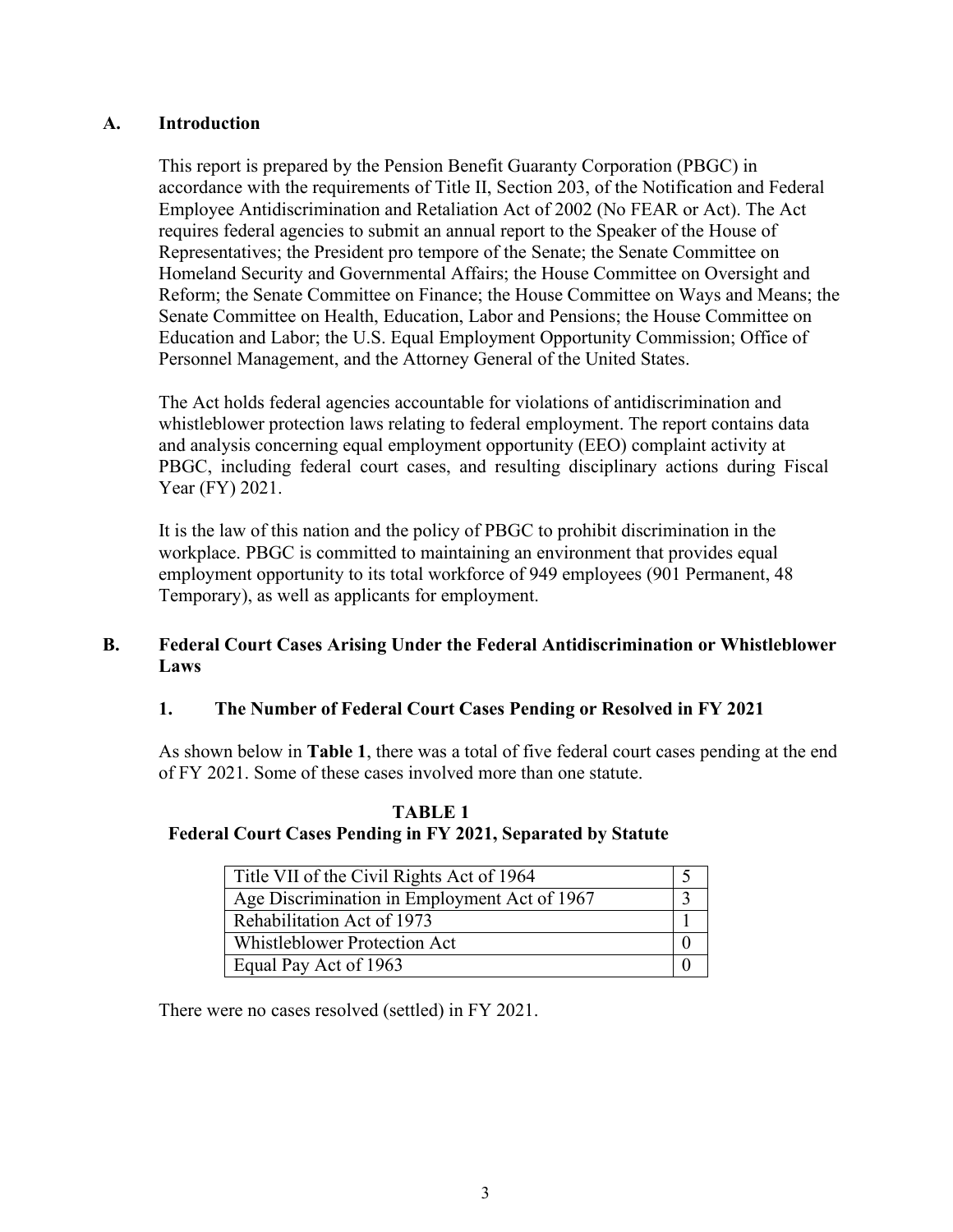**2. Status or Disposition of Federal Court Cases Including the Amount of Money Required to be Reimbursed to the Judgement Fund and Any Budget Adjustments Relating to the Judgement Fund** 

**Table 2** shows the status and disposition of federal court cases by statute. The table shows a total of five cases, some involving more than one statute.

As a government corporation, PBGC has corporate funds available to pay judgments and settlements. During FY 2021, PBGC paid no settlements from the Judgment Fund, nor did it make any budget adjustments relating to the Judgment Fund.

| Title VII of the Civil Rights Act of 1964        | 5              |
|--------------------------------------------------|----------------|
| Pending                                          | $\frac{2}{3}$  |
| Dismissed                                        |                |
| Settled                                          | 0              |
| <b>Age Discrimination Employment Act of 1967</b> | 3              |
| Pending                                          |                |
| Dismissed                                        | 2              |
| Settled                                          | $\overline{0}$ |
| <b>Rehabilitation Act of 1973</b>                |                |
| Pending                                          |                |
| Dismissed                                        |                |
| Settled                                          |                |
| <b>Whistleblower Protection Act</b>              |                |
| Pending                                          |                |
| Dismissed                                        |                |
| Settled                                          |                |
| <b>Equal Pay Act of 1963</b>                     |                |
| Pending                                          |                |
| Dismissed                                        |                |
| Settled                                          |                |
|                                                  |                |

### **TABLE 2 Status of Federal Court Cases in FY 2021, by Statute**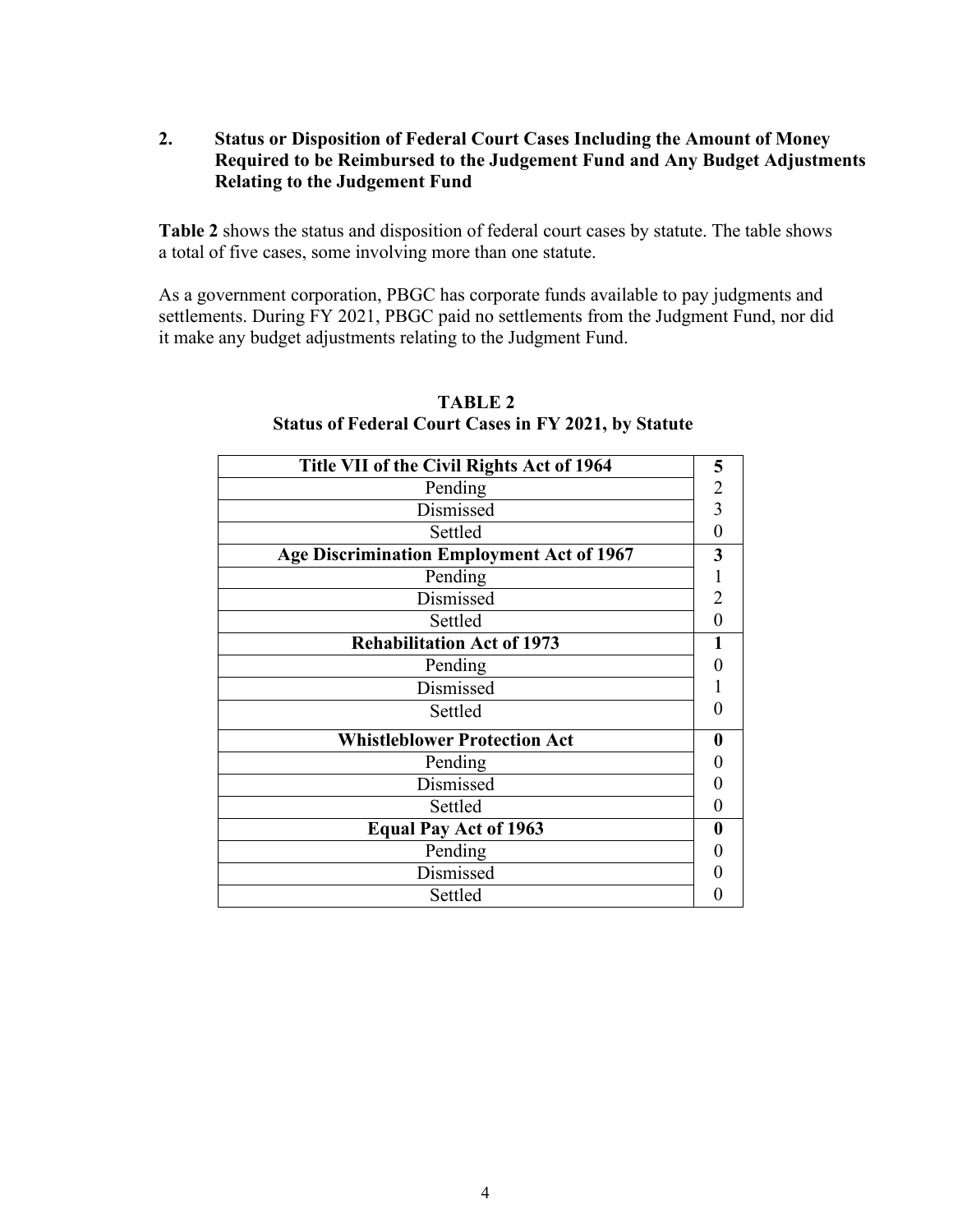#### **C. Employees Disciplined for Conduct Inconsistent with Federal Antidiscrimination or Whistleblower Laws**

Table 3 shows no findings of discrimination and no employees disciplined for having been found to have engaged in discrimination in violation of the civil rights laws.

### **TABLE 3 Employees Disciplined for Conduct Inconsistent with Federal Antidiscrimination or Whistleblower Laws in FY 2021**

| <b>Employees Disciplined in Connection with Federal Court Cases</b>          |  |
|------------------------------------------------------------------------------|--|
| Number of Findings                                                           |  |
| Number of Employees Disciplined                                              |  |
| <b>Employees Disciplined Whether or Not in Connection with Federal Court</b> |  |
| <b>Cases</b>                                                                 |  |
| Number of Employees Disciplined                                              |  |

# **D. Final Year-End No FEAR Act Data for FY 2021**

Attached as Appendix 1 is the PBGC's final year-end No FEAR Act Data for FY 2021.

# **E. PBGC's Discipline Policy for Conduct Inconsistent with Federal Antidiscrimination or Whistleblower Laws**

PBGC is committed to maintaining a workplace that promotes productivity, professionalism, and an environment that protects the dignity of all its workers. PBGC issues policy statements, which periodically are sent to all its employees and contractors. The statements provide that PBGC is committed to ensuring that its employees and applicants for employment are treated equitably in an environment that is free from discrimination and harassment based on race, religion, color, sex, pregnancy, sexual orientation, gender identity, parental status, marital status, national origin, age, disability, family medical history or genetic information. All employees are responsible for exhibiting professional conduct and behavior in the workplace and cooperating in the enforcement of this policy. Further, individuals engaging in conduct or behavior that violates this policy may be subjected to appropriate disciplinary action up to and including removal from Federal service. See EEO Policy Statement (Appendix 2), Anti- Harassment Policy Statement (Appendix 3).

PBGC maintains a directive on disciplinary and adverse actions, outlining the procedures for addressing employee misconduct, including a table of suggested penalties for various infractions. The table has been in effect since 2007 and includes several categories addressing conduct that is inconsistent with federal antidiscrimination or whistleblower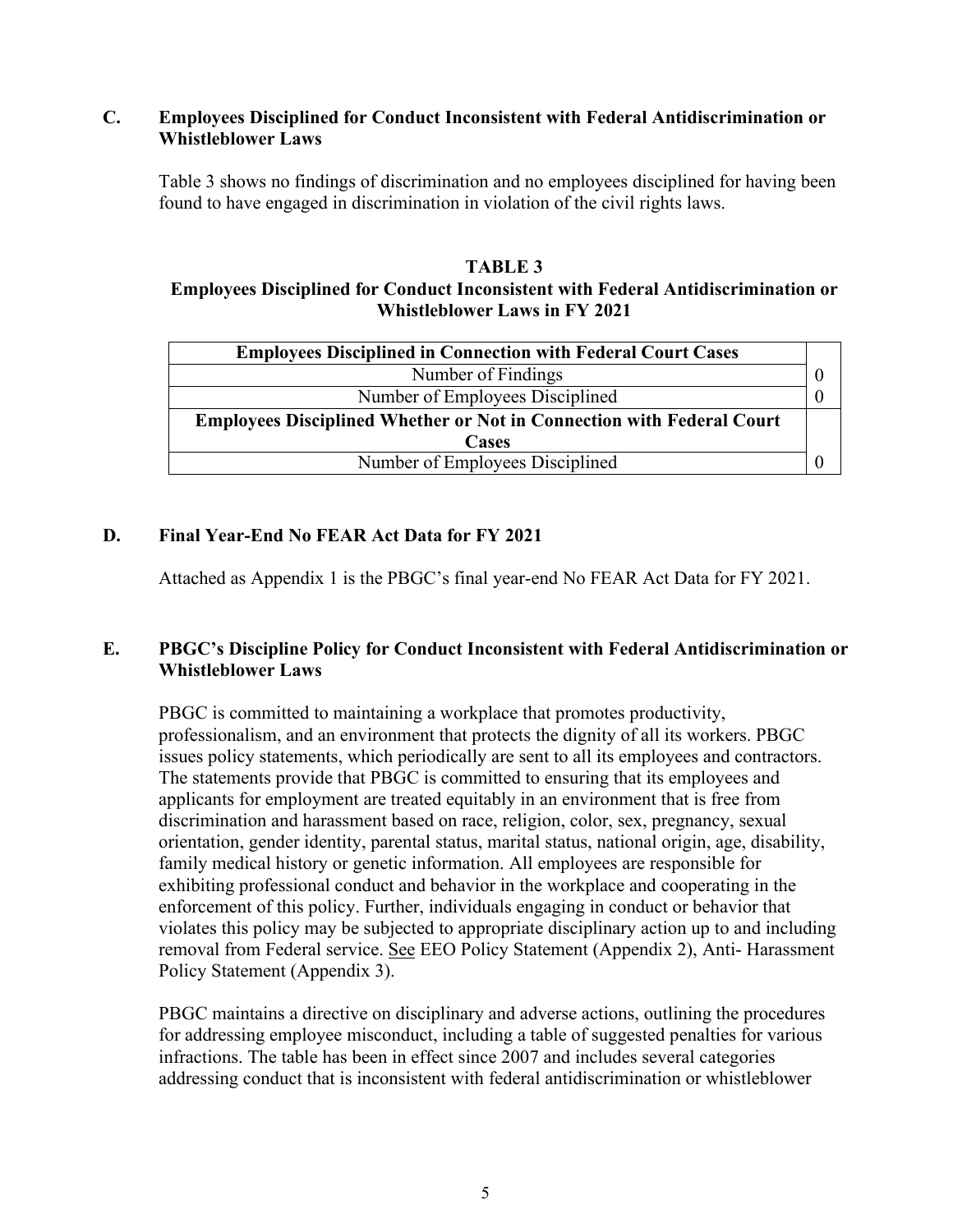laws. Using a progressive discipline approach, and depending on the nature of the misconduct, the penalties can range from a written reprimand for a first offense to removal from duty.

### **F. Data Analysis**

#### **Introduction**

This section provides data and trend analysis on the commonly cited bases and issues in formal EEO complaints for Fiscal Years 2021 and 2020. The basis of the complaint is the protected characteristic the complainant alleges to form the motivation for the discriminatory behavior. The bases protected by EEO statutes are race, color, religion, national origin, sex, disability, age, genetic information, and retaliation/reprisal (for participating in the EEO complaint process or for opposing practices made illegal under the EEO laws.)

The issue of a complaint is the specific subject matter about which an individual is alleging a discriminatory incident for which he/she is seeking redress.

**Table 4** shows that in FY 2021, 8 PBGC employees filed 12 formal complaints of discrimination in comparison to 11 formal complaints of discrimination filed the previous year by 7 employees. There was an increase in the number of filers from the previous year's total of 7 individuals; however, the number of repeat filers, 3, remained the same. See also Appendix 1.

| TABLE 4                                                     |
|-------------------------------------------------------------|
| <b>Number of Formal EEO Complaints and Number of Filers</b> |

| <b>Fiscal Years</b> | Number of<br><b>Complaints Filed</b> | Number of<br><b>Complainants</b> | <b>Repeat Filers</b> |  |
|---------------------|--------------------------------------|----------------------------------|----------------------|--|
|                     |                                      |                                  |                      |  |
|                     |                                      |                                  |                      |  |

**Table 5** shows an analysis of the five leading alleged bases cited in the formal EEO complaints filed in FY 2021 and FY 2020.

#### **TABLE 5**

#### **EEO Bases in Formal EEO Complaints at PBGC**

| ∕ear        | Race | <b>Reprisal</b> | $\bf{Age}$ | <b>Disability</b> | Sex |
|-------------|------|-----------------|------------|-------------------|-----|
| ດ∩າ<br>ZUZI |      |                 |            |                   |     |
| 2020        |      |                 |            |                   |     |

In FY 2021 sex was the most frequently alleged basis, with 9 cases filed, an increase from the previous year with 6 cases filed under that basis. Race and reprisal were the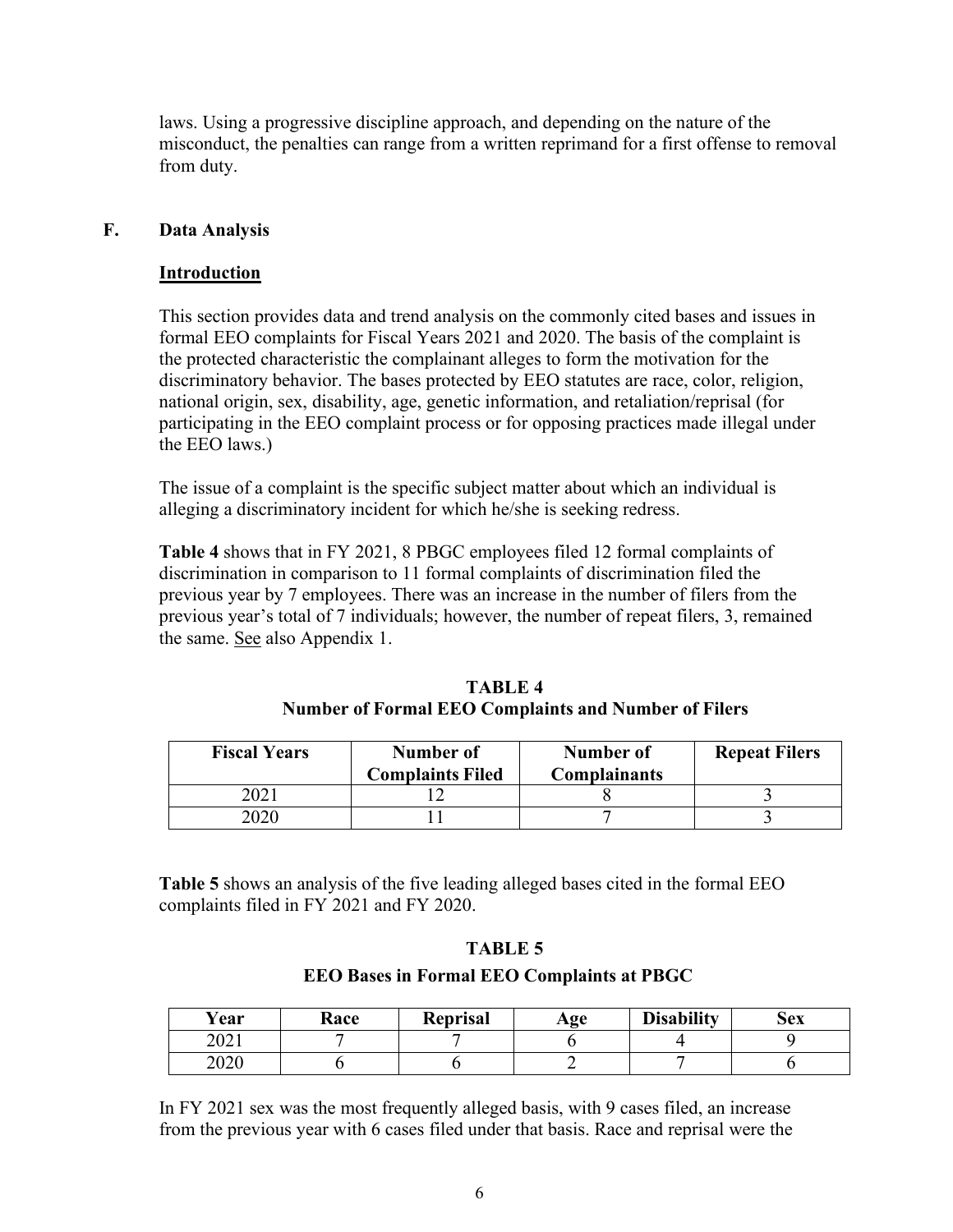second most frequently alleged bases, with 7 cases filed under each basis respectively, an increase from the previous year under each basis. Age was the third most frequently alleged basis with 6 cases filed in FY 2021, an increase compared to 2 cases filed under that basis in FY 2020. Formal complaints filed in FY 2021 under the basis of disability decreased by 3, with 4 cases filed in FY 2021 compared to the previous year's 7 cases. Additionally, formal complaints filed in FY 2021 under other bases include color and national origin, with 2 complaints filed under each basis, and 1 complaint filed under a non-EEO basis. No complaints were alleged under the Genetics and Pregnancy Discrimination Act in the reporting period.

**Table 6** shows a trend analysis of the five leading alleged issues cited in formal EEO complaints filed in FY 2021 and FY 2020.

| Year | Harassment | <b>Promotion</b> | Reasonable    | <b>Terms and</b>  | Performance                 |
|------|------------|------------------|---------------|-------------------|-----------------------------|
|      | (Non-      | Non-             | Accommodation | <b>Conditions</b> | <b>Evaluation/Appraisal</b> |
|      | Sexual)    | <b>Selection</b> |               | ot                |                             |
|      |            |                  |               | <b>Employment</b> |                             |
| 2021 |            |                  |               |                   |                             |
| 2020 |            |                  |               |                   |                             |

**TABLE 6 Leading Issues in Formal EEO Complaint**

The leading issue in FY 2021 was terms and conditions of employment with 5 complaints filed representing an increase from 2 complaints filed in FY 2020. The second leading issues were promotion/non-selection, reasonable accommodation, and performance evaluation/appraisal, each with 2 complaints filed.

The 2 complaints filed under promotion/non-selection was an increase from 1 in FY 2020; the 2 complaints filed under reasonable accommodation was a decrease from 5 in FY 2020; and the 2 complaints filed under performance evaluation/appraisal was the same as in FY 2020. Complaints filed under harassment (non-sexual) decreased from 3 in FY 2020 to 1 in FY 2021.

## **1. Trends**

- a. The total number of formal complaints filed in FY 2021, 12, increased by 1 from the previous year.
- b. The largest trending decrease in alleged basis was disability. Complaints alleging disability as a basis went from 8 complaints in FY 2018 to 4 complaints in FY 2021, a 50% decrease.
- c. The most frequently claimed protected basis in FY 2021 was sex, representing 9 complaints, compared to FY 2020, with 6 complaints filed under this basis. Complaints alleging race and sex have been two of the leading alleged bases in the past 4 fiscal years. The protected basis in which the fewest complaints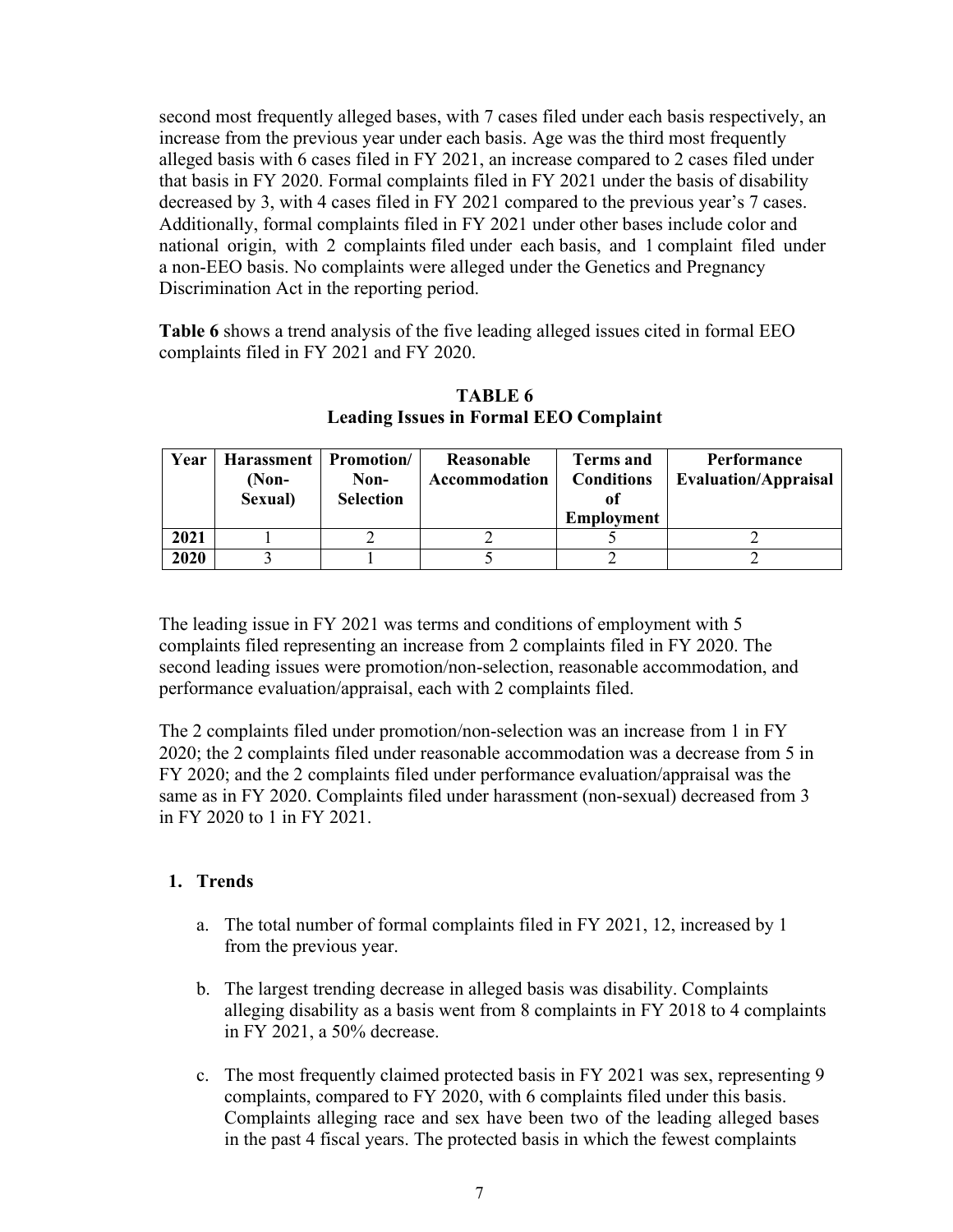were filed was equal pay, where only 1 to 2 complaints were filed under the basis in the past 4 years. Complaints identifying reprisal and age were the second most frequently alleged protected bases, representing 7 and 6 complaints filed respectively in FY 2021. Reprisal increased to 7 in FY 2021 from 6 in FY 2020, and age increased to 6 in FY 2021 from 2 in the previous year. Complaints filed under national origin, color, equal pay and non-EEO had a slight increase, while complaints filed under the basis of disability decreased from 7 to 4. Genetics and Pregnancy Discrimination Act claims remained the same with no complaints filed in FY 2021 and FY 2020.

In FY 2021, there was an increase to 5 in formal complaints filed on issues alleging terms and conditions of employment, from 2 in FY 2020. Complaints filed on issues alleging reasonable accommodation and harassment (non-sexual) decreased by 3 and 2, respectively, from 5 and 3, respectively, in FY 2020. Formal complaints alleging promotion/non-selection increased to 2 in FY 2021 compared to 1 in FY 2020, while complaints identifying performance/evaluation remained the same at 2 in FY 2021 and FY 2020.

d. This section contains data on: (1) the average number of days for completion of each stage of the EEO process; (2) pending complaints at various stages of the EEO process; and (3) pending formal complaints exceeding the 180-day investigation requirement.

FY 2021 reflected an increase in the average number of days, 136, in the formal complaint investigation stage. This is likely due to the increase in the number of formal complaints filed during the FY 2021 reporting period. It is important to note that the average of 136 days in the investigative phase is still significantly below the 180-day regulatory timeframe for completing investigations.

The total average number of days in investigation increased by 12 days, from 124 days in FY 2020 to 136 days in FY 2021, an increase of 9.7%. In FY 2021 compared to FY 2020, the average number of days in investigations (including investigations of cases that were withdrawn) increased, the average number of days in final agency action decreased, and the average number of days in cases that were dismissed increased. The Agency will continue to strive to achieve the 180-day requirement and assess processing times at the investigative stage.

#### **2. Causal Analysis**

Formal EEO complaint activity increased by 9.1% in FY 2021, or an increase in total formal complaints filed by 1 over the preceding year. PBGC will continue as a leading Agency in its commitment to outreach, Office of Equal Employment Opportunity (OEEO) Affirmative Employment Committees and focus groups, affinity groups, employee training, and diversity workshops.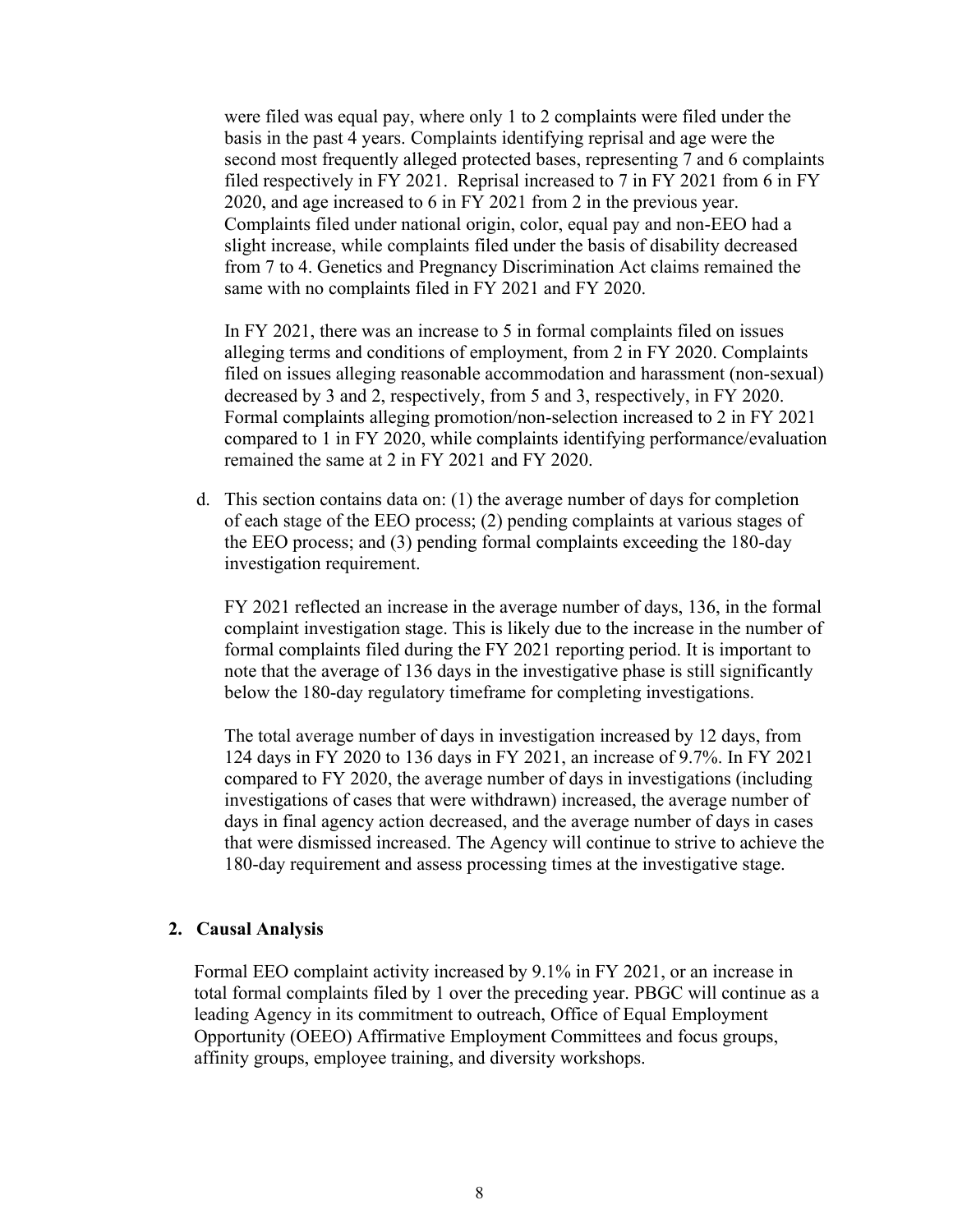### **3. Knowledge Gained**

PBGC will continue to educate the workforce in Equal Employment Opportunity, civil rights laws, and regulations, by providing continued trainings, workshops and marketing the availability of conflict management and Alternative Dispute Resolution (ADR). ADR is an option at all stages of the EEO process and PBGC managers and employees are educated on the benefits of ADR. The Agency and its leadership strongly promote and advocate employee outreach, employee training and zero tolerance of workplace discrimination. PBGC has also invested in providing training and seminars in leadership development, managing workforce generations, disability awareness and work-life balance.

#### **4. Actions Planned to Improve PBGC's Equal Employment Opportunity Program**

PBGC senior leaders, managers, and supervisors hold themselves accountable for achieving the EEO elements and standards via their performance plans.

Agency initiatives and accomplishments in FY 2021:

- PBGC's senior leadership team, including its Director, demonstrated commitment to moving the Agency to a model EEO program status via support of barrier analysis and annual EEO training.
- OEEO offered EEO training for employees and supervisors.
- OEEO reviewed and established a schedule for ongoing EEO training courses in FY 2022.
- The Human Resources Department (HRD) continued to offer a comprehensive leadership development training program for managers and supervisors with courses focused on diversity, inclusion, and unconscious bias, as well as a Leadership/Executive Coaching Program with International Coaching Federation (ICF) certified coaches available to employees at the SL, GS-15, and GS-14 grade levels.
- Agency senior leaders provided continued support for barrier analysis by providing organizational points of contact to work with OEEO so that equal opportunity and diversity and inclusion are integrated into their departmental action plans and the Agency's overall strategic operations. The goal is to be proactive in the prevention of discrimination.
- OEEO continued to engage senior leaders, human resources staff, and hiring officials to examine ways to improve recruitment and retention and discuss process improvement to determine whether the recruitment and selection processshould be refined internally.
- OEEO continued its book club with discussions focused on topics that support equity, diversity, and inclusion to create a more engaged workforce.
- OEEO continued YOUniversity, a bias awareness program.
- PBGC's Affirmative Employment Committees assisted in barrier analysis program development to support PBGC's EEO program.
- PBGC's Diversity Equity Inclusion and Accessibility Council sponsored a Community Day titled "Pension Hidden Figures."
- PBGC's Section 508 Compliance Team continued to conduct multiple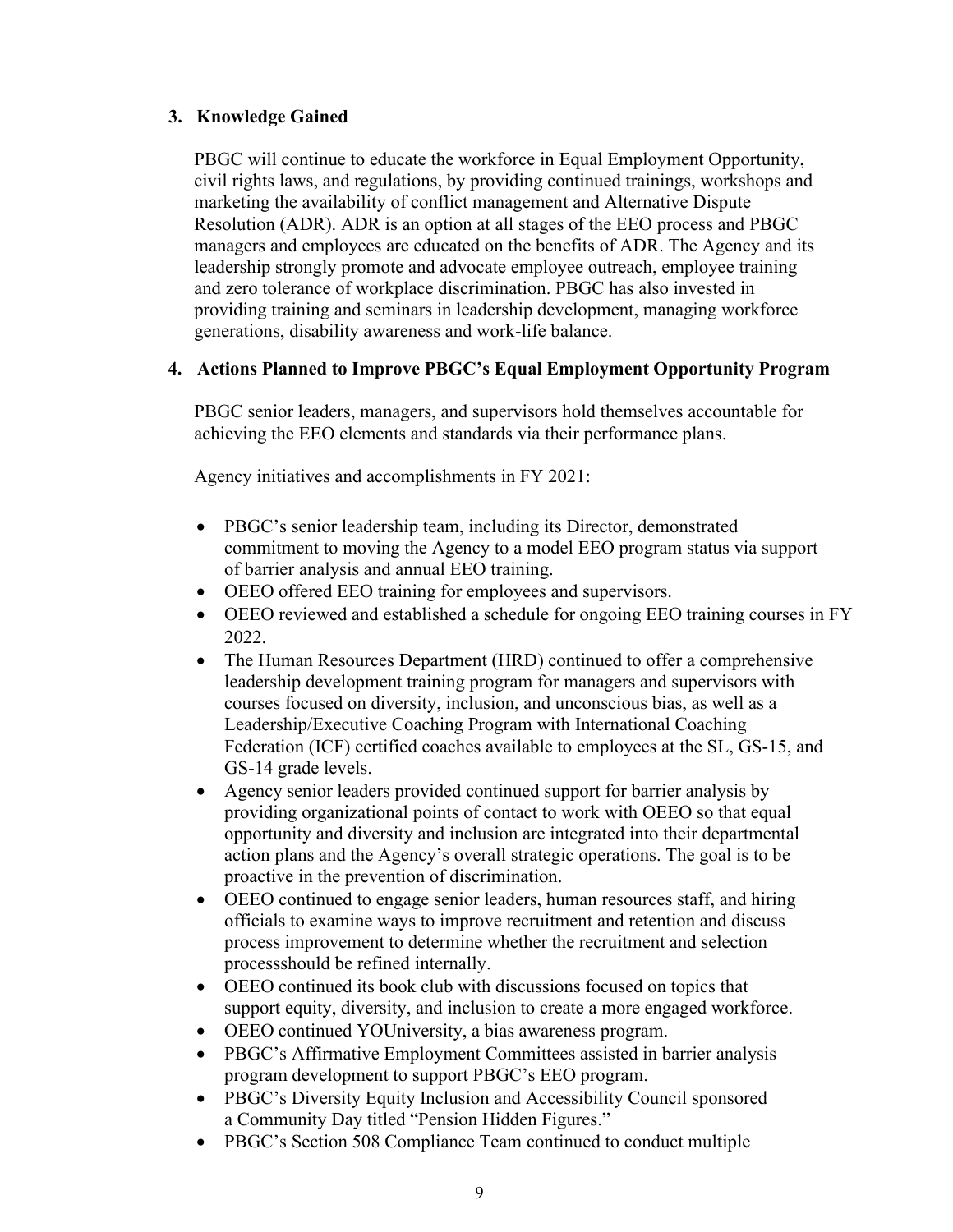virtual "Acclimate to Section 508" Learning Series courses throughout the year.

- In FY 2021, Office of Policy and External Affairs (OPEA) continued targeted recruitment outreach for underrepresented groups.
- Office of Management and Administration (OMA) enhanced developmental opportunities by establishing a career ladder position which is promotable to GS-13 grade level.
- Office of Benefits Administration (OBA) continued to work with HRD on a workforce planning strategy that will allow recruitment of recent graduates at the GS-07/09 grade level with career ladders to GS-13. Additionally, OBA continued to work with HRD to recruit and hire three Schedule A candidates for career ladder positions.
- Office of Negotiations and Restructuring (ONR) enhanced developmental opportunities by offering technical skills training to develop performance of staff, and soft skills training to enhance communication skills. In addition, actuaries continued to have extensive professional education opportunities including webinars conducted by the Society of Actuaries, the Conference of Consulting Actuaries, and the American Academy of Actuaries.
- In FY 2021, ONR onboarded 10 external hires including one Schedule A applicant.
- Office of Information Technology (OIT) continued to work with HRD to develop recruitment strategies targeted at underrepresented groups.
- Office of the Chief Financial Officer (OCFO) continued to work with HRD to hire persons with targeted disabilities through Schedule A appointing authority.
- In FY 2021, Office of the General Counsel (OGC)'s diversity outreach efforts included recruitment of four females for the summer law clerk program. All four accepted offers of permanent employment at the end of the program. In addition, OGC made eight hires in FY 2021. Of these hires, 66% were Women, 38% were Black or African American, and 25% were disabled veterans. OGC enhanced developmental opportunities by promoting a Mexican American to Assistant General Counsel.

## **G. No FEAR Act Training Plan**

The No Fear Act requires mandatory bi-annual training and PBGC met this requirement by completing the training in FY 2021. The No FEAR Act training addressed PBGC's ongoing obligation to provide training to new employees within 90 days of onboarding and to existing employees every two years under the No FEAR Act. The training addressed the rights and remedies available under the employment discrimination and whistleblower protection laws; the history of the No FEAR Act and its requirements; identifying anti-discrimination laws, issues, protected classes, and obligations under the No FEAR Act; the history of the Whistleblower Protection Act and recognized categories of whistleblower protection; and where and how to report suspected violations of the Whistleblower Protection Act. No FEAR training was offered to all PBGC employees from August 2, 2021, through August 27, 2021. PBGC completed the required training at a 100% rate.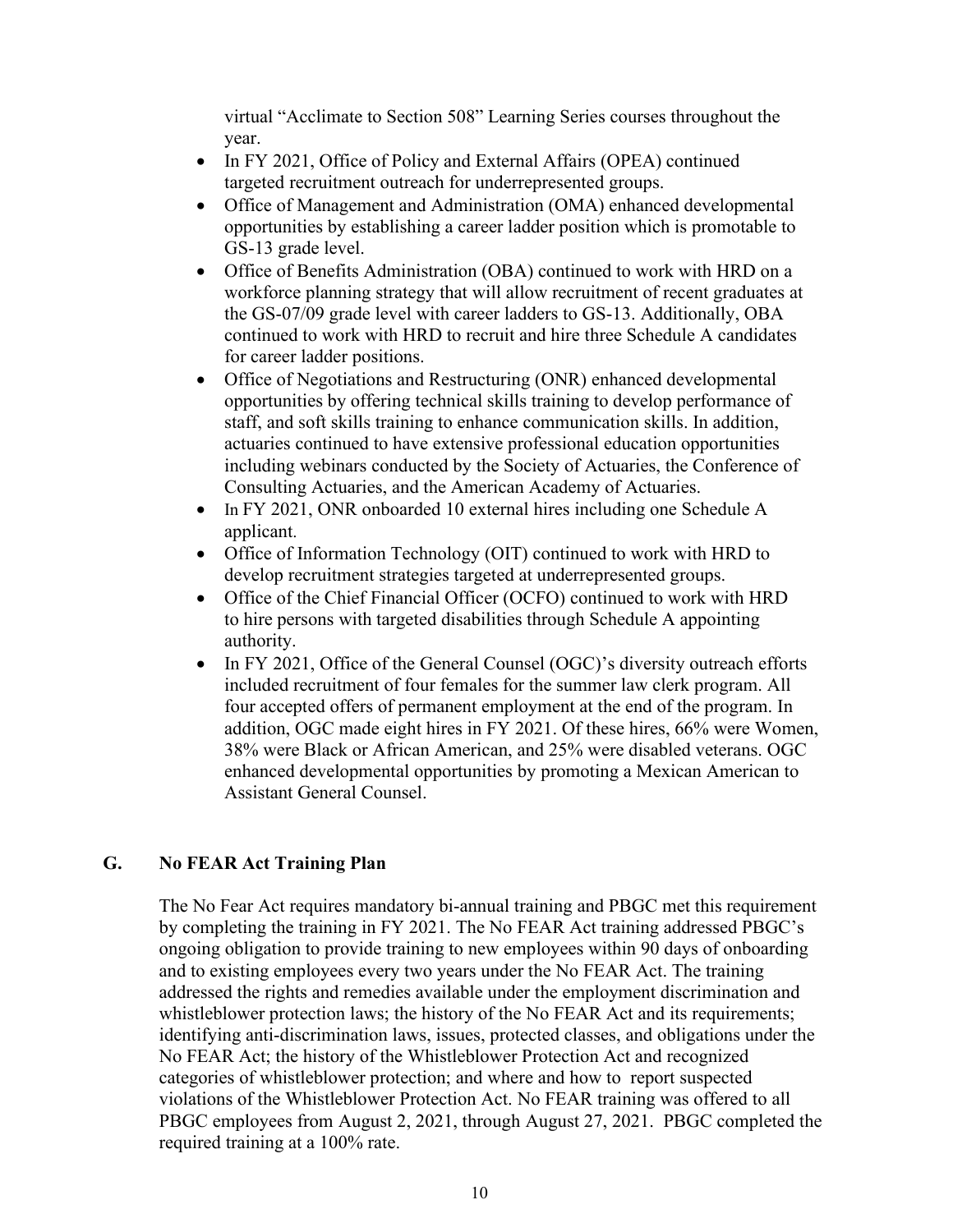# **Equal Employment Opportunity Data Posted Pursuant to the No FEAR Act Pension Benefit Guaranty Corporation (PBGC)**

**For the Fiscal Year ended September 30, 2021** 

|                                  |      | <b>Comparative Data</b>          |      |      |      |         |  |  |  |
|----------------------------------|------|----------------------------------|------|------|------|---------|--|--|--|
| <b>Part I Complaint Activity</b> |      | <b>Previous Fiscal Year Data</b> |      |      |      |         |  |  |  |
|                                  | 2016 | 2017                             | 2018 | 2019 | 2020 | FY 2021 |  |  |  |
| Number of Complaints Filed       | 29   | 16                               | 19   | 14   |      | 12      |  |  |  |
| Number of Complainants           | 28   | 15                               | 17   | 13   |      |         |  |  |  |
| <b>Repeat Filers</b>             |      |                                  |      |      |      |         |  |  |  |

|                                                                                                                         |              |      |          | <b>Comparative Data</b>          |                |                |
|-------------------------------------------------------------------------------------------------------------------------|--------------|------|----------|----------------------------------|----------------|----------------|
| <b>Complaints by Basis</b>                                                                                              |              |      |          | <b>Previous Fiscal Year Data</b> |                |                |
| Note: Complaints can be filed alleging<br>multiple bases. The sum of the bases may not<br>equal total complaints filed. | 2016         | 2017 | 2018     | 2019                             | 2020           | FY 2021        |
| Race                                                                                                                    | 25           | 10   | 15       | 12                               | 6              | 7              |
| Color                                                                                                                   | 18           | 5    | 3        | 5                                | 1              | 2              |
| Religion                                                                                                                | 18           | 5    | 3        | 5                                | 1              | 0              |
| Reprisal                                                                                                                | 24           | 10   | 11       | 9                                | 6              |                |
| Sex                                                                                                                     | 27           | 10   | 13       | 11                               | 6              | 9              |
| <b>PDA</b>                                                                                                              | $\Omega$     | 0    | 0        | $\Omega$                         | 0              | 0              |
| <b>National Origin</b>                                                                                                  | 7            | 5    | 3        | 1                                | 1              | $\overline{2}$ |
| Equal Pay Act                                                                                                           | $\Omega$     |      | $\Omega$ | 1                                | 0              | 2              |
| Age                                                                                                                     | 23           | 7    | 8        | 10                               | $\overline{2}$ | 6              |
| Disability                                                                                                              | $\mathbf{1}$ | 3    | 8        | 3                                | 7              | 4              |
| Genetics                                                                                                                | $\mathbf 0$  |      | 0        | $\mathbf 0$                      | 0              | 0              |
| Non-EEO                                                                                                                 | 0            |      | 0        | 0                                | 0              | 1              |

|                                                                                                                      | <b>Comparative Data</b> |                |                |                |                |                |  |
|----------------------------------------------------------------------------------------------------------------------|-------------------------|----------------|----------------|----------------|----------------|----------------|--|
| Part III Complaints By Issue                                                                                         |                         |                |                |                |                |                |  |
| Note: Complaints can be filed alleging multiple bases. The<br>sum of the bases may not equal total complaints filed. | 2016                    | 2017           | 2018           | 2019           | 2020           | FY 2021        |  |
| Appointment/Hire                                                                                                     | 2                       | $\overline{2}$ | 5              | $\Omega$       | $\mathbf{1}$   | 0              |  |
| <b>Assignment of Duties</b>                                                                                          | 7                       | $\mathbf{1}$   | 0              | 2              | $\Omega$       | 1              |  |
| Awards                                                                                                               | $\Omega$                | $\Omega$       | 0              | 0              | $\mathbf 0$    | 0              |  |
| Conversion to Full Time/Perm Status                                                                                  | $\Omega$                | 0              | 0              | $\Omega$       | $\Omega$       | 0              |  |
| <b>Disciplinary Action</b>                                                                                           |                         |                |                |                |                |                |  |
| Demotion                                                                                                             | $\mathbf{1}$            | $\overline{0}$ | $\Omega$       | $\mathbf 0$    | $\Omega$       | $\mathbf{1}$   |  |
| Reprimand                                                                                                            | $\overline{2}$          | $\Omega$       | 0              | $\Omega$       | $\Omega$       | 0              |  |
| Suspension                                                                                                           | $\Omega$                | $\mathbf{0}$   | 0              | $\overline{2}$ | $\Omega$       | $\mathbf{0}$   |  |
| Removal                                                                                                              | $\Omega$                | $\mathbf{1}$   | $\overline{0}$ | $\Omega$       | $\Omega$       | 0              |  |
| Other 1                                                                                                              | $\Omega$                | $\Omega$       | $\overline{0}$ | $\Omega$       | $\Omega$       | $\mathbf{0}$   |  |
| Other 2                                                                                                              | $\Omega$                | $\Omega$       | $\overline{0}$ | $\Omega$       | $\Omega$       | 0              |  |
| Duty Hours                                                                                                           | $\Omega$                | $\Omega$       | 0              | 0              | $\Omega$       | 0              |  |
| Perf. Eval./ Appraisal                                                                                               | 5                       | 3              | $\mathbf{1}$   | $\overline{2}$ | $\overline{2}$ | $\overline{2}$ |  |
| Examination/Test                                                                                                     | $\Omega$                | 0              | 0              | 0              | 0              | 0              |  |
| <b>Harassment</b>                                                                                                    |                         |                |                |                |                |                |  |
| Non-Sexual                                                                                                           | 3                       | 8              | $\overline{2}$ | $\overline{2}$ | $\overline{3}$ | 1              |  |
| Sexual                                                                                                               | $\Omega$                | 1              | 1              | $\Omega$       | $\mathbf{0}$   | 0              |  |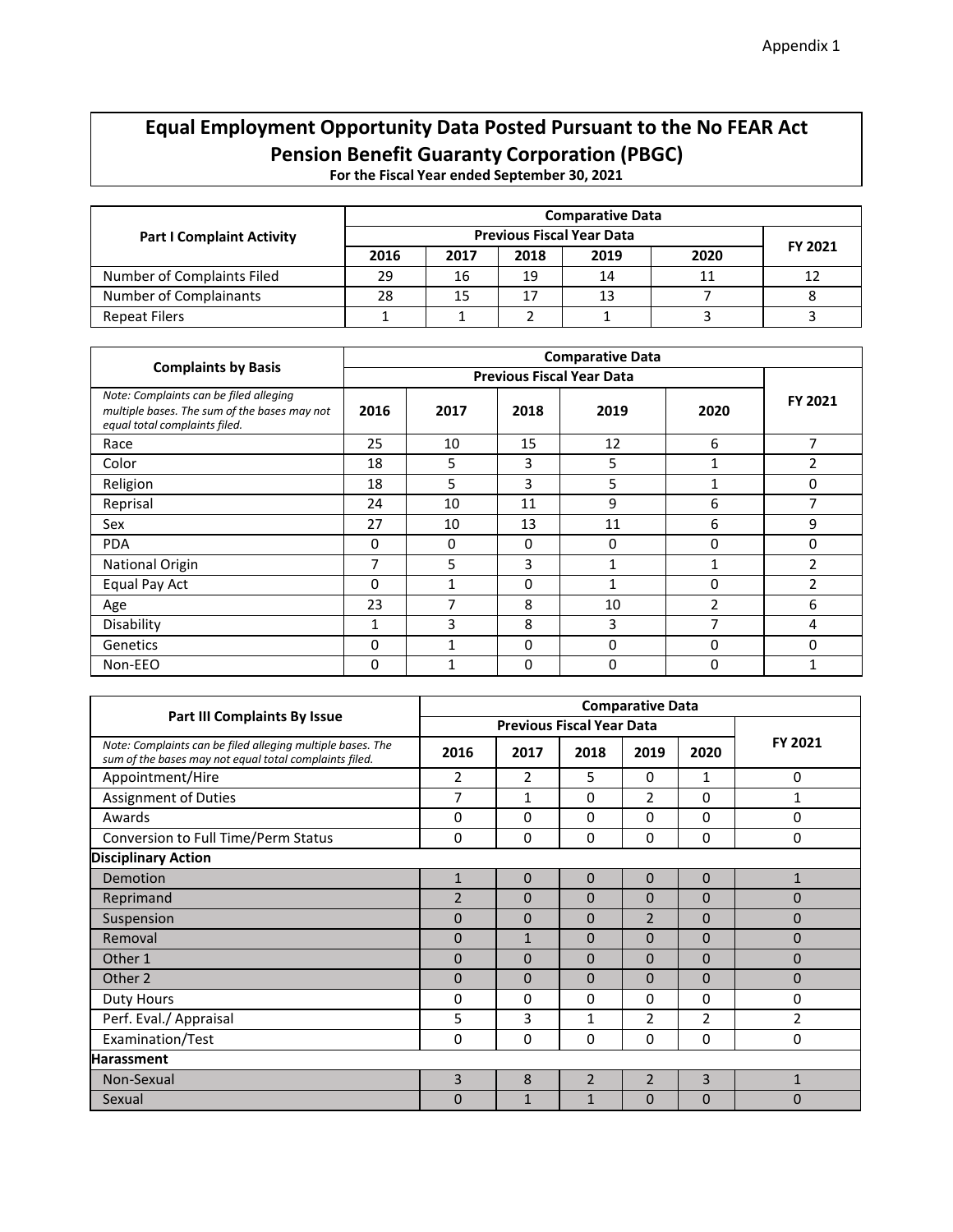|                                                                                                                      | <b>Comparative Data</b> |                |                                  |              |                |                |  |
|----------------------------------------------------------------------------------------------------------------------|-------------------------|----------------|----------------------------------|--------------|----------------|----------------|--|
| <b>Part III Complaints By Issue</b>                                                                                  |                         |                | <b>Previous Fiscal Year Data</b> |              |                |                |  |
| Note: Complaints can be filed alleging multiple bases. The<br>sum of the bases may not equal total complaints filed. | 2016                    | 2017           | 2018                             | 2019         | 2020           | FY 2021        |  |
| <b>Medical Examination</b>                                                                                           | $\Omega$                | 0              | $\Omega$                         | $\Omega$     | $\Omega$       | 0              |  |
| Pay including overtime                                                                                               | 8                       | $\mathbf{1}$   | $\Omega$                         | $\Omega$     | $\overline{2}$ | $\mathbf 0$    |  |
| Promotion/Non-Selection                                                                                              | 11                      | $\mathbf{1}$   | $\overline{2}$                   | 5            | $\mathbf{1}$   | $\overline{2}$ |  |
| Reassignment                                                                                                         |                         |                |                                  |              |                |                |  |
| Denied                                                                                                               | $\Omega$                | $\overline{0}$ | $\Omega$                         | $\mathbf 0$  | $\mathbf{0}$   | $\mathbf 0$    |  |
| <b>Directed</b>                                                                                                      | $\mathbf{0}$            | $\mathbf{1}$   | $\mathbf{0}$                     | $\Omega$     | $\Omega$       | $\overline{0}$ |  |
| Reasonable Accommodation Disability                                                                                  | $\mathbf{1}$            | $\mathbf{1}$   | 1                                | 2            | 5              | $\overline{2}$ |  |
| Reinstatement                                                                                                        | 0                       | 0              | 0                                | $\Omega$     | 0              | 0              |  |
| Religious Accommodation                                                                                              | 0                       | $\mathbf 0$    | $\Omega$                         | $\Omega$     | 0              | 0              |  |
| Retirement                                                                                                           | 0                       | 0              | 0                                | $\Omega$     | 0              | 0              |  |
| Sex-Stereotyping                                                                                                     | 0                       | $\mathbf 0$    | 0                                | $\Omega$     | 0              | 0              |  |
| Telework                                                                                                             | $\mathbf{1}$            | $\mathbf{1}$   | 0                                | $\Omega$     | 0              | 0              |  |
| Termination                                                                                                          | 0                       | $\mathbf{1}$   | $\overline{2}$                   | $\mathbf{1}$ | $\mathbf{1}$   | 0              |  |
| Terms/Conditions of Employment                                                                                       | 18                      | $\overline{2}$ | 4                                | 5            | $\overline{2}$ | 5              |  |
| Time and Attendance                                                                                                  | 0                       | $\mathbf 0$    | 1                                | $\Omega$     | 0              | $\mathbf{1}$   |  |
| <b>Training</b>                                                                                                      | $\Omega$                | $\mathbf 0$    | $\Omega$                         | $\Omega$     | $\Omega$       | $\mathbf 0$    |  |
| Other                                                                                                                |                         |                |                                  |              |                |                |  |
| User Defined - Other 1                                                                                               | $\Omega$                | $\overline{0}$ | $\Omega$                         | $\Omega$     | $\mathbf{0}$   | $\mathbf{0}$   |  |
| User Defined - Other 2                                                                                               | $\Omega$                | $\mathbf{1}$   | 3                                | $\mathbf{0}$ | $\mathbf{0}$   | $\mathbf{0}$   |  |
| User Defined - Other 3                                                                                               | $\Omega$                | $\overline{0}$ | $\overline{0}$                   | 0            | $\overline{0}$ | $\overline{0}$ |  |
| User Defined - Other 4                                                                                               | $\Omega$                | $\mathbf{0}$   | $\overline{0}$                   | $\mathbf{0}$ | $\mathbf{0}$   | $\overline{0}$ |  |

|                                                                       | <b>Comparative Data</b> |        |        |        |       |         |  |
|-----------------------------------------------------------------------|-------------------------|--------|--------|--------|-------|---------|--|
| <b>Processing Time</b>                                                |                         |        |        |        |       |         |  |
|                                                                       | 2016                    | 2017   | 2018   | 2019   | 2020  | FY 2021 |  |
| Complaints pending during fiscal year                                 |                         |        |        |        |       |         |  |
| Average number of days in investigation                               | 242.47                  | 395.19 | 174.93 | 171.29 | 124.0 | 136.00  |  |
| Average number of days in final action                                | 67.0                    | 31.33  | 68.29  | 23.14  | 68.75 | 34.00   |  |
| Complaints pending during fiscal year where hearing was requested     |                         |        |        |        |       |         |  |
| Average number of days in investigation                               | 247.07                  | 404.61 | 177.8  | 181.2  | 127.4 | 213.10  |  |
| Average number of days in final action                                | 42.5                    | 31.33  | 24.25  | 15.0   | 81.33 | 27.00   |  |
| Complaints pending during fiscal year where hearing was not requested |                         |        |        |        |       |         |  |
| Average number of days in investigation                               | 178.0                   | 318.4  | 173.5  | 146.5  | 130.0 | 154.00  |  |
| Average number of days in final action                                | 3637.0                  | 0.0    | 127.0  | 50.8   | 31.0  | 41.00   |  |

|                                             | <b>Comparative Data</b> |                                             |                                  |      |      |                |  |  |  |  |  |
|---------------------------------------------|-------------------------|---------------------------------------------|----------------------------------|------|------|----------------|--|--|--|--|--|
| Part V Complaints Dismissed by Agency       |                         |                                             | <b>Previous Fiscal Year Data</b> |      |      | <b>FY 2021</b> |  |  |  |  |  |
|                                             | 2016                    | 2017                                        | 2018                             | 2019 | 2020 |                |  |  |  |  |  |
| <b>Total Complaints Dismissed by Agency</b> |                         | 3                                           | 11                               |      |      | 8              |  |  |  |  |  |
| Average days pending prior to dismissal     | 178                     | 123                                         | 57                               | 21   | 28   | 44.67          |  |  |  |  |  |
|                                             |                         | <b>Complaints Withdrawn by Complainants</b> |                                  |      |      |                |  |  |  |  |  |
| Total Complaints Withdrawn by               |                         | 4                                           | 15                               |      |      |                |  |  |  |  |  |
| Complainants                                |                         |                                             |                                  |      |      |                |  |  |  |  |  |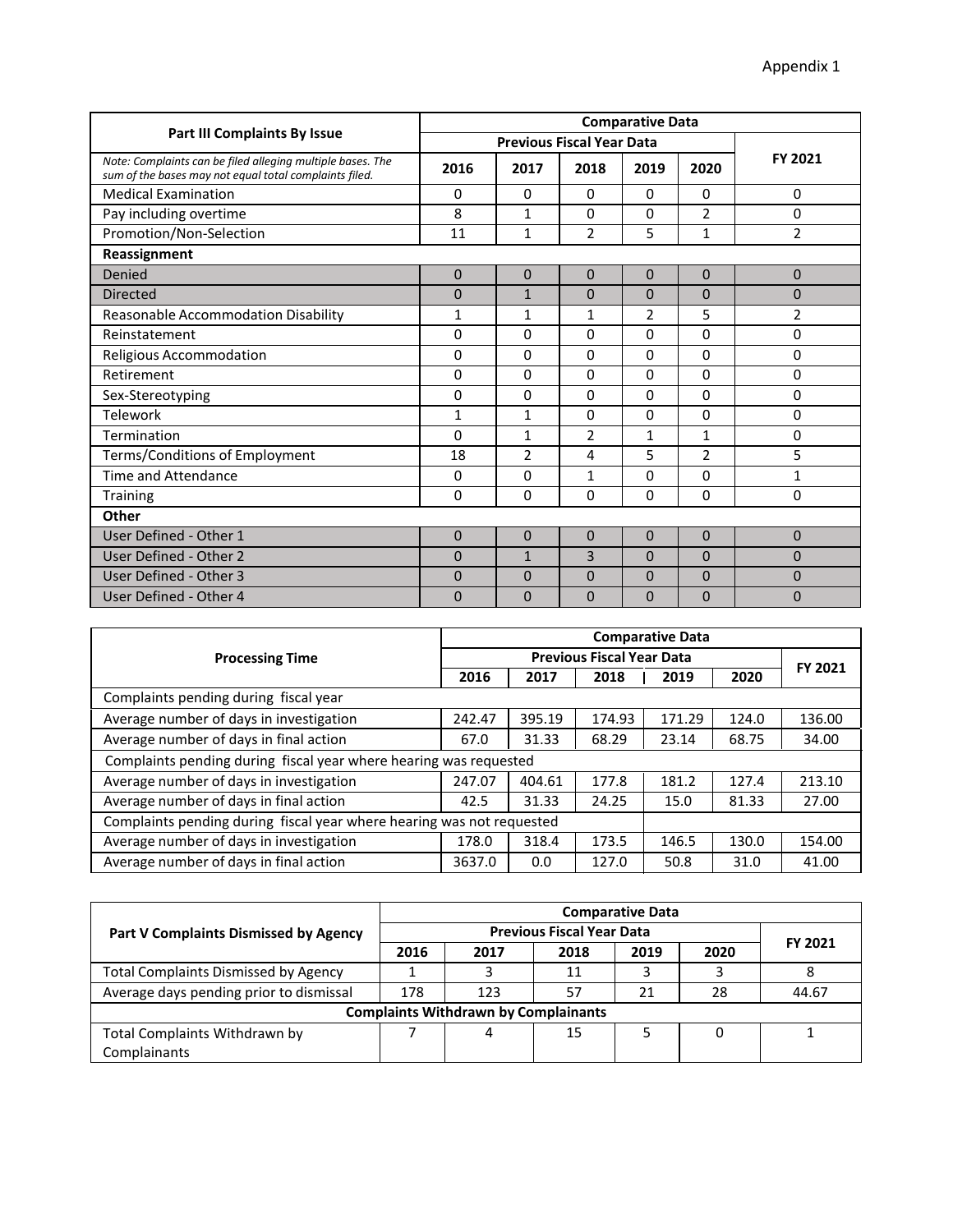|                                                     | <b>Comparative Data</b> |                                           |      |         |   |   |   |   |   |   |   |   |  |  |
|-----------------------------------------------------|-------------------------|-------------------------------------------|------|---------|---|---|---|---|---|---|---|---|--|--|
| <b>Part VI Total Final</b><br><b>Agency Actions</b> |                         |                                           |      |         |   |   |   |   |   |   |   |   |  |  |
| <b>Finding</b>                                      |                         |                                           |      | FY 2021 |   |   |   |   |   |   |   |   |  |  |
| <b>Discrimination</b>                               | 2016                    |                                           | 2020 |         |   |   |   |   |   |   |   |   |  |  |
|                                                     | #                       | %                                         | #    | %       | # | % | # | % | # | % | # | % |  |  |
| <b>Total Number</b><br><b>Findings</b>              | 0                       |                                           | 0    |         | 0 |   | 0 |   | 0 |   | 0 |   |  |  |
| <b>Without Hearing</b>                              | 0                       |                                           | 0    | 0       | 0 | 0 | 0 | 0 | 0 | 0 | 0 | 0 |  |  |
| With Hearing                                        | 0                       | 0<br>0<br>0<br>0<br>0<br>0<br>0<br>0<br>0 |      |         |   |   |   |   |   |   |   | 0 |  |  |

| <b>Findings of</b><br><b>Discrimination</b>                                                                            |          | Comparative<br>Data |             |      |             |                                     |             |      |             |      |             |         |  |  |  |
|------------------------------------------------------------------------------------------------------------------------|----------|---------------------|-------------|------|-------------|-------------------------------------|-------------|------|-------------|------|-------------|---------|--|--|--|
| <b>Rendered</b><br>by Basis                                                                                            |          |                     |             |      |             | <b>Previous Fiscal Year</b><br>Data |             |      |             |      |             | FY 2021 |  |  |  |
| Note: Complaints                                                                                                       |          | 2016                |             | 2017 |             | 2018                                |             | 2019 |             | 2020 |             |         |  |  |  |
| canbe filed<br>allegingmultiple<br>bases. The sumof<br>the bases may not<br>equal total<br>complaints and<br>findings. | #        | %                   | #           | $\%$ | #           | %                                   | #           | $\%$ | #           | $\%$ | #           | $\%$    |  |  |  |
| <b>Total</b>                                                                                                           |          |                     |             |      |             |                                     |             |      |             |      |             |         |  |  |  |
| <b>Number</b><br><b>Findings</b>                                                                                       | $\Omega$ |                     | 0           |      | 0           |                                     | 0           |      | 0           |      | 0           |         |  |  |  |
| Race                                                                                                                   | 0        | 0.00                | 0           | 0.00 | 0           | 0.00                                | 0           | 0.00 | 0           | 0.00 | 0           | 0.00    |  |  |  |
| Color                                                                                                                  | 0        | 0.00                | 0           | 0.00 | 0           | 0.00                                | 0           | 0.00 | 0           | 0.00 | 0           | 0.00    |  |  |  |
| Religion                                                                                                               | 0        | 0.00                | 0           | 0.00 | $\mathbf 0$ | 0.00                                | 0           | 0.00 | $\pmb{0}$   | 0.00 | $\pmb{0}$   | 0.00    |  |  |  |
| Reprisal                                                                                                               | 0        | 0.00                | 0           | 0.00 | 0           | 0.00                                | 0           | 0.00 | 0           | 0.00 | 0           | 0.00    |  |  |  |
| Sex                                                                                                                    | 0        | 0.00                | 0           | 0.00 | 0           | 0.00                                | 0           | 0.00 | 0           | 0.00 | 0           | 0.00    |  |  |  |
| <b>PDA</b>                                                                                                             | 0        | 0.00                | 0           | 0.00 | 0           | 0.00                                | 0           | 0.00 | 0           | 0.00 | 0           | 0.00    |  |  |  |
| National<br>Origin                                                                                                     | 0        | 0.00                | 0           | 0.00 | 0           | 0.00                                | 0           | 0.00 | 0           | 0.00 | 0           | 0.00    |  |  |  |
| Equal Pay<br>Act                                                                                                       | 0        | 0.00                | $\Omega$    | 0.00 | 0           | 0.00                                | 0           | 0.00 | $\Omega$    | 0.00 | 0           | 0.00    |  |  |  |
| Age                                                                                                                    | 0        | 0.00                | 0           | 0.00 | 0           | 0.00                                | 0           | 0.00 | 0           | 0.00 | 0           | 0.00    |  |  |  |
| Disability                                                                                                             | 0        | 0.00                | 0           | 0.00 | 0           | 0.00                                | 0           | 0.00 | 0           | 0.00 | 0           | 0.00    |  |  |  |
| Genetics                                                                                                               | 0        | 0.00                | $\mathbf 0$ | 0.00 | 0           | 0.00                                | 0           | 0.00 | 0           | 0.00 | 0           | 0.00    |  |  |  |
| Non-EEO                                                                                                                | $\Omega$ | 0.00                | 0           | 0.00 | $\mathbf 0$ | 0.00                                | $\mathbf 0$ | 0.00 | $\mathbf 0$ | 0.00 | $\mathbf 0$ | 0.00    |  |  |  |
| <b>Findings</b><br><b>After</b><br><b>Hearing</b>                                                                      | 0        |                     | $\pmb{0}$   |      | 0           |                                     | 0           |      | 0           |      | $\pmb{0}$   |         |  |  |  |
| Race                                                                                                                   | 0        | 0.00                | 0           | 0.00 | $\pmb{0}$   | 0.00                                | $\pmb{0}$   | 0.00 | $\mathbf 0$ | 0.00 | $\pmb{0}$   | 0.00    |  |  |  |
| Color                                                                                                                  | $\Omega$ | 0.00                | 0           | 0.00 | 0           | 0.00                                | 0           | 0.00 | 0           | 0.00 | 0           | 0.00    |  |  |  |
| Religion                                                                                                               | 0        | 0.00                | 0           | 0.00 | 0           | 0.00                                | 0           | 0.00 | 0           | 0.00 | 0           | 0.00    |  |  |  |
| Reprisal                                                                                                               | 0        | 0.00                | $\pmb{0}$   | 0.00 | 0           | 0.00                                | 0           | 0.00 | 0           | 0.00 | $\mathbf 0$ | 0.00    |  |  |  |
| Sex                                                                                                                    | 0        | 0.00                | 0           | 0.00 | 0           | 0.00                                | 0           | 0.00 | 0           | 0.00 | 0           | 0.00    |  |  |  |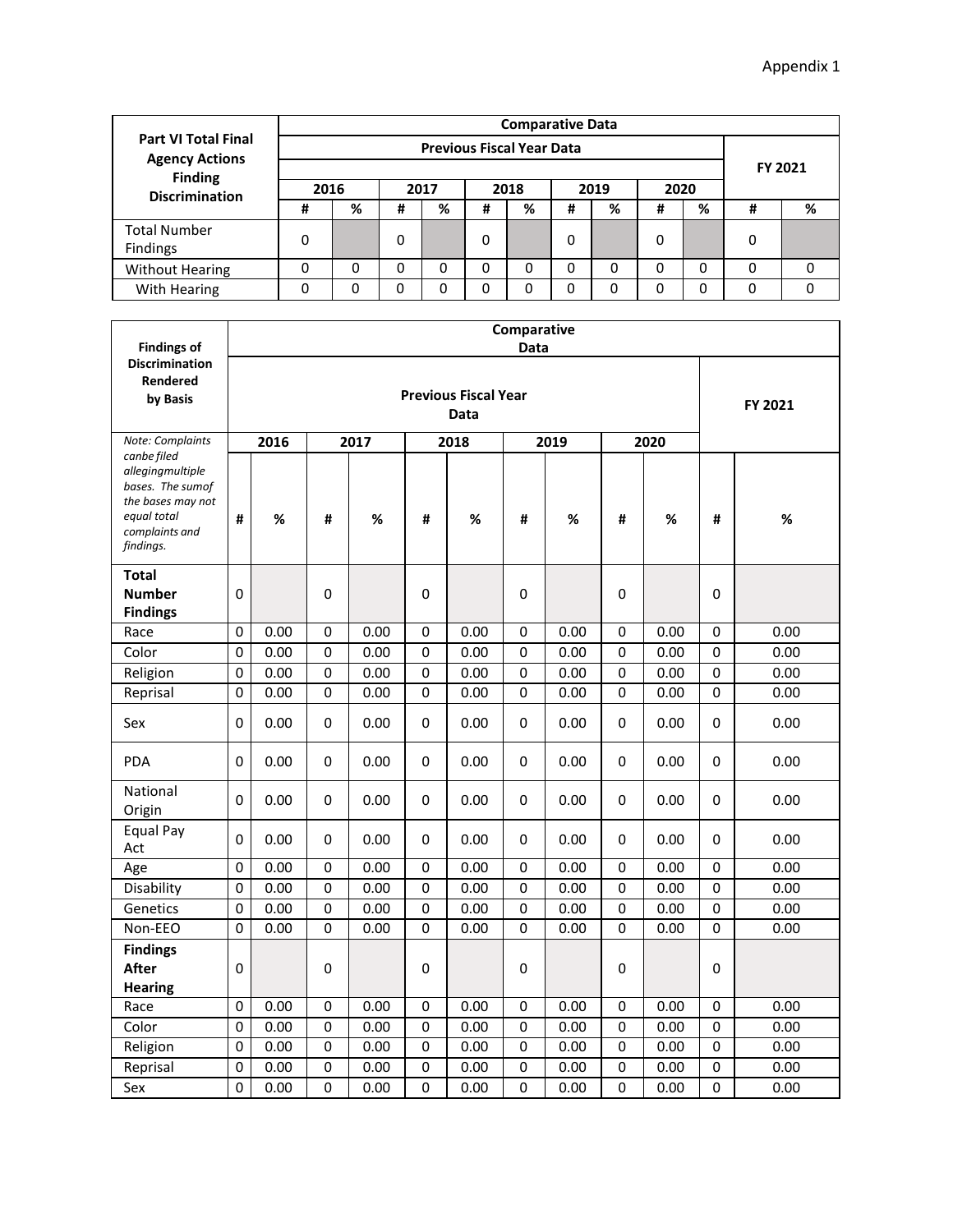| <b>Findings of</b>                                                                                      |             |      |             |      |             |                                  |                  |      |             |      |             |         |
|---------------------------------------------------------------------------------------------------------|-------------|------|-------------|------|-------------|----------------------------------|------------------|------|-------------|------|-------------|---------|
| <b>Discrimination</b><br>Rendered<br>by Basis                                                           |             |      |             |      |             | <b>Previous Fiscal Year Data</b> |                  |      |             |      |             | FY 2021 |
| Note: Complaints<br>canbe filed                                                                         |             | 2016 |             | 2017 |             | 2018                             |                  | 2019 |             | 2020 |             |         |
| allegingmultiple<br>bases. The sumof<br>the bases may not<br>equal total<br>complaints and<br>findings. | #           | %    | #           | %    | #           | %                                | #                | %    | #           | $\%$ | #           | %       |
| <b>PDA</b>                                                                                              | $\Omega$    | 0.00 | $\mathbf 0$ | 0.00 | $\mathbf 0$ | 0.00                             | $\mathbf 0$      | 0.00 | $\mathbf 0$ | 0.00 | 0           | 0.00    |
| National<br>Origin                                                                                      | $\Omega$    | 0.00 | $\mathbf 0$ | 0.00 | 0           | 0.00                             | $\mathbf 0$      | 0.00 | $\mathbf 0$ | 0.00 | 0           | 0.00    |
| Equal Pay<br>Act                                                                                        | $\mathbf 0$ | 0.00 | $\mathbf 0$ | 0.00 | 0           | 0.00                             | $\mathbf 0$      | 0.00 | 0           | 0.00 | 0           | 0.00    |
| Age                                                                                                     | $\mathbf 0$ | 0.00 | $\pmb{0}$   | 0.00 | $\pmb{0}$   | 0.00                             | $\boldsymbol{0}$ | 0.00 | $\pmb{0}$   | 0.00 | $\pmb{0}$   | 0.00    |
| Disability                                                                                              | 0           | 0.00 | $\pmb{0}$   | 0.00 | $\pmb{0}$   | 0.00                             | $\boldsymbol{0}$ | 0.00 | $\mathbf 0$ | 0.00 | $\mathbf 0$ | 0.00    |
| Genetics                                                                                                | $\Omega$    | 0.00 | $\mathbf 0$ | 0.00 | 0           | 0.00                             | $\mathbf 0$      | 0.00 | $\mathbf 0$ | 0.00 | $\mathbf 0$ | 0.00    |
| Non-EEO                                                                                                 | $\mathbf 0$ | 0.00 | $\mathbf 0$ | 0.00 | $\mathbf 0$ | 0.00                             | $\mathbf 0$      | 0.00 | 0           | 0.00 | $\mathbf 0$ | 0.00    |
| <b>Finding</b><br>Without<br><b>Hearing</b>                                                             | $\Omega$    |      | $\mathbf 0$ |      | $\mathbf 0$ |                                  | $\mathbf 0$      |      | $\mathbf 0$ |      | $\mathbf 0$ |         |
| Race                                                                                                    | 0           | 0.00 | $\pmb{0}$   | 0.00 | $\pmb{0}$   | 0.00                             | $\mathbf 0$      | 0.00 | $\mathbf 0$ | 0.00 | $\pmb{0}$   | 0.00    |
| Color                                                                                                   | 0           | 0.00 | $\mathbf 0$ | 0.00 | 0           | 0.00                             | $\mathbf 0$      | 0.00 | $\mathbf 0$ | 0.00 | $\mathbf 0$ | 0.00    |
| Religion                                                                                                | $\mathbf 0$ | 0.00 | $\pmb{0}$   | 0.00 | $\pmb{0}$   | 0.00                             | $\mathbf 0$      | 0.00 | $\pmb{0}$   | 0.00 | $\pmb{0}$   | 0.00    |
| Reprisal                                                                                                | $\mathbf 0$ | 0.00 | $\pmb{0}$   | 0.00 | $\pmb{0}$   | 0.00                             | $\mathbf 0$      | 0.00 | $\pmb{0}$   | 0.00 | $\pmb{0}$   | 0.00    |
| Sex                                                                                                     | $\mathbf 0$ | 0.00 | 0           | 0.00 | 0           | 0.00                             | 0                | 0.00 | $\mathbf 0$ | 0.00 | $\mathbf 0$ | 0.00    |
| <b>PDA</b>                                                                                              | 0           | 0.00 | $\pmb{0}$   | 0.00 | $\pmb{0}$   | 0.00                             | $\mathbf 0$      | 0.00 | $\mathbf 0$ | 0.00 | $\pmb{0}$   | 0.00    |
| National<br>Origin                                                                                      | $\mathbf 0$ | 0.00 | $\pmb{0}$   | 0.00 | $\pmb{0}$   | 0.00                             | $\mathbf 0$      | 0.00 | $\pmb{0}$   | 0.00 | $\pmb{0}$   | 0.00    |
| Equal Pay<br>Act                                                                                        | $\Omega$    | 0.00 | $\pmb{0}$   | 0.00 | $\pmb{0}$   | 0.00                             | $\pmb{0}$        | 0.00 | 0           | 0.00 | 0           | 0.00    |
| Age                                                                                                     | $\mathbf 0$ | 0.00 | $\mathbf 0$ | 0.00 | 0           | 0.00                             | $\mathbf 0$      | 0.00 | 0           | 0.00 | $\pmb{0}$   | 0.00    |
| Disability                                                                                              | 0           | 0.00 | 0           | 0.00 | 0           | 0.00                             | 0                | 0.00 | 0           | 0.00 | $\mathbf 0$ | 0.00    |
| Genetics                                                                                                | $\mathbf 0$ | 0.00 | $\pmb{0}$   | 0.00 | $\pmb{0}$   | 0.00                             | $\mathbf 0$      | 0.00 | $\pmb{0}$   | 0.00 | $\pmb{0}$   | 0.00    |
| Non-EEO                                                                                                 | $\mathbf 0$ | 0.00 | $\mathbf 0$ | 0.00 | $\mathbf 0$ | 0.00                             | $\mathbf 0$      | 0.00 | $\mathbf 0$ | 0.00 | 0           | 0.00    |

|                                                      |      | <b>Comparative Data</b> |   |      |   |                                  |   |      |   |      |          |         |  |  |
|------------------------------------------------------|------|-------------------------|---|------|---|----------------------------------|---|------|---|------|----------|---------|--|--|
| <b>Findings of</b><br><b>Discrimination Rendered</b> |      |                         |   |      |   | <b>Previous Fiscal Year Data</b> |   |      |   |      |          | FY 2021 |  |  |
| by Issue                                             | 2016 |                         |   | 2017 |   | 2018                             |   | 2019 |   | 2020 |          |         |  |  |
|                                                      | #    | %                       | # | %    | # | %                                | # | %    | # | %    | #        | %       |  |  |
| <b>Total Number Findings</b>                         | 0    |                         | 0 |      | 0 |                                  | 0 |      | 0 |      | 0        |         |  |  |
| Appointment/Hire                                     | 0    | 0                       | 0 | 0    | 0 | 0                                | 0 | 0    | 0 | 0    | 0        | 0       |  |  |
| <b>Assignment of Duties</b>                          | 0    | 0                       | 0 |      | 0 | 0                                | 0 | 0    | 0 |      | $\Omega$ | 0       |  |  |
| Awards                                               | 0    | 0                       | 0 | 0    | 0 | 0                                | 0 | 0    | 0 |      | 0        | 0       |  |  |
| Conversion to Full<br>Time/Perm Status               | 0    | 0                       | 0 | 0    | 0 | 0                                | 0 | 0    | 0 | 0    | 0        | 0       |  |  |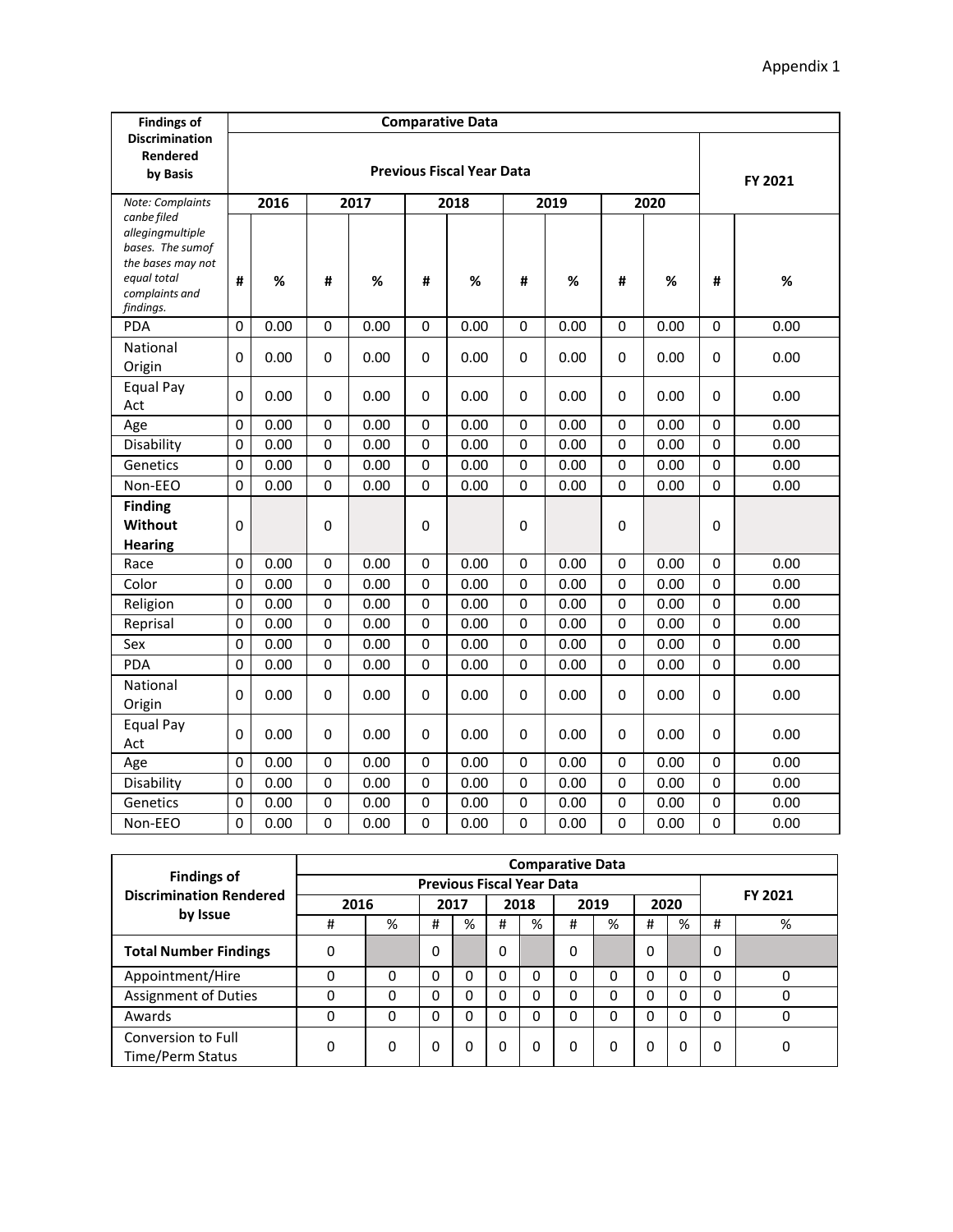|                                                      | <b>Comparative Data</b>  |                            |             |             |                |                                  |                  |             |             |             |                |                          |
|------------------------------------------------------|--------------------------|----------------------------|-------------|-------------|----------------|----------------------------------|------------------|-------------|-------------|-------------|----------------|--------------------------|
| <b>Findings of</b><br><b>Discrimination Rendered</b> |                          |                            |             |             |                | <b>Previous Fiscal Year Data</b> |                  |             |             |             |                | FY 2021                  |
| by Issue                                             | 2016                     |                            |             | 2017        |                | 2018                             |                  | 2019        |             | 2020        |                |                          |
|                                                      | $\sharp$                 | %                          | #           | %           | #              | $\%$                             | $\#$             | %           | #           | %           | #              | %                        |
| <b>Disciplinary Action</b>                           |                          |                            |             |             |                |                                  |                  |             |             |             |                |                          |
| Demotion                                             | $\pmb{0}$                | 0                          | 0           | 0           | 0              | 0                                | 0                | 0           | 0           | 0           | 0              | $\mathbf 0$              |
| Reprimand                                            | $\pmb{0}$                | $\mathbf 0$                | $\mathbf 0$ | 0           | $\pmb{0}$      | $\mathbf 0$                      | $\mathbf 0$      | 0           | 0           | $\mathbf 0$ | 0              | 0                        |
| Suspension                                           | $\pmb{0}$                | $\mathbf 0$                | 0           | 0           | 0              | $\mathbf 0$                      | $\mathbf 0$      | 0           | 0           | $\mathbf 0$ | 0              | $\mathbf 0$              |
| Removal                                              | $\pmb{0}$                | $\pmb{0}$                  | 0           | 0           | 0              | $\mathbf 0$                      | $\mathbf 0$      | $\pmb{0}$   | 0           | 0           | $\pmb{0}$      | $\mathbf 0$              |
| Other 1                                              | $\pmb{0}$                | $\mathbf 0$                | 0           | 0           | $\pmb{0}$      | $\mathbf 0$                      | $\mathbf 0$      | 0           | 0           | $\mathbf 0$ | $\mathbf 0$    | $\mathbf 0$              |
| Other 2                                              | $\pmb{0}$                | $\mathbf 0$                | 0           | 0           | $\mathbf 0$    | $\mathbf 0$                      | 0                | 0           | 0           | $\mathbf 0$ | $\mathbf 0$    | $\mathbf 0$              |
| <b>Duty Hours</b>                                    | 0                        | $\mathbf 0$                | 0           | 0           | $\mathbf 0$    | $\mathbf 0$                      | $\mathbf 0$      | 0           | 0           | $\mathbf 0$ | $\mathbf 0$    | $\mathbf 0$              |
| Perf. Eval. / Appraisal                              | $\pmb{0}$<br>$\mathbf 0$ | $\mathbf 0$<br>$\mathbf 0$ | 0<br>0      | 0<br>0      | $\pmb{0}$<br>0 | $\mathbf 0$<br>$\mathbf 0$       | $\mathbf 0$<br>0 | 0           | 0<br>0      | 0           | $\pmb{0}$<br>0 | $\pmb{0}$<br>$\mathbf 0$ |
| Examination/Test<br>Harassment                       |                          |                            |             |             |                |                                  |                  | 0           |             | 0           |                |                          |
| Sexual                                               | $\pmb{0}$                | $\mathbf 0$                | $\mathbf 0$ | 0           | 0              | $\mathbf 0$                      | 0                | 0           | 0           | $\mathbf 0$ | 0              | $\mathbf 0$              |
|                                                      |                          |                            |             |             |                |                                  |                  |             |             |             |                |                          |
| Non-Sexual                                           | 0                        | $\mathbf 0$                | 0           | 0           | 0              | $\mathbf 0$                      | $\mathbf 0$      | $\mathbf 0$ | 0           | 0           | $\mathbf 0$    | $\pmb{0}$                |
| <b>Medical Examination</b>                           | $\pmb{0}$                | $\mathbf 0$                | 0           | 0           | 0              | $\mathbf 0$                      | $\mathbf 0$      | 0           | 0           | 0           | 0              | $\pmb{0}$                |
| Pay including overtime                               | $\pmb{0}$                | $\pmb{0}$                  | 0           | 0           | 0              | $\mathbf 0$                      | $\mathbf 0$      | 0           | 0           | 0           | 0              | $\pmb{0}$                |
| Promotion/Non-                                       | $\pmb{0}$                | $\pmb{0}$                  | 0           | 0           | 0              | $\mathbf 0$                      | $\mathbf 0$      | 0           | 0           | 0           | 0              | $\pmb{0}$                |
| Reassignment                                         |                          |                            |             |             |                |                                  |                  |             |             |             |                |                          |
| Denied                                               | $\pmb{0}$                | $\pmb{0}$                  | 0           | $\pmb{0}$   | $\pmb{0}$      | $\pmb{0}$                        | $\pmb{0}$        | $\pmb{0}$   | $\pmb{0}$   | $\pmb{0}$   | 0              | $\pmb{0}$                |
| Directed                                             | 0                        | $\mathbf 0$                | $\Omega$    | 0           | $\Omega$       | $\mathbf 0$                      | $\mathbf 0$      | $\mathbf 0$ | $\Omega$    | 0           | $\Omega$       | $\mathbf 0$              |
| Reasonable                                           | 0                        | $\mathbf 0$                | 0           | 0           | $\mathbf 0$    | $\mathbf 0$                      | $\mathbf 0$      | $\mathbf 0$ | 0           | 0           | $\mathbf 0$    | $\pmb{0}$                |
| Reinstatement                                        | $\pmb{0}$                | $\mathbf 0$                | 0           | 0           | $\mathbf 0$    | $\mathbf 0$                      | $\mathbf 0$      | 0           | 0           | 0           | $\mathbf 0$    | $\mathsf 0$              |
| Religious                                            | $\pmb{0}$                | $\mathbf 0$                | 0           | 0           | 0              | $\mathbf 0$                      | $\mathbf 0$      | 0           | 0           | 0           | $\mathbf 0$    | 0                        |
| Retirement                                           | 0                        | $\mathbf 0$                | 0           | 0           | 0              | 0                                | $\mathbf 0$      | $\mathbf 0$ | 0           | 0           | 0              | 0                        |
| Sex-Stereotyping                                     | 0                        | $\mathbf 0$                | 0           | 0           | 0              | $\mathbf 0$                      | $\mathbf 0$      | 0           | 0           | 0           | 0              | 0                        |
| Telework                                             | 0                        | $\mathbf 0$                | 0           | 0           | 0              | $\mathbf 0$                      | $\mathbf 0$      | $\mathbf 0$ | 0           | 0           | 0              | $\pmb{0}$                |
| Termination                                          | $\mathbf 0$              | $\mathbf 0$                | 0           | 0           | 0              | $\mathbf 0$                      | $\mathbf 0$      | 0           | 0           | 0           | 0              | 0                        |
| Terms/Conditions of                                  | 0                        | 0                          | 0           | 0           | 0              | 0                                | 0                | 0           | 0           | 0           | 0              | $\mathbf 0$              |
| Employment<br>Time and Attendance                    | $\pmb{0}$                | $\mathbf 0$                | $\mathbf 0$ | $\mathsf 0$ | $\pmb{0}$      | $\mathsf 0$                      | $\mathbf 0$      | $\pmb{0}$   | $\mathbf 0$ | $\pmb{0}$   | $\pmb{0}$      | 0                        |
| Training                                             | 0                        | 0                          | 0           | 0           | 0              | 0                                | 0                | 0           | 0           | 0           | 0              | 0                        |
| Other - User Define                                  |                          |                            |             |             |                |                                  |                  |             |             |             |                |                          |
| User Defined - Other                                 |                          |                            |             |             |                |                                  |                  |             |             |             |                |                          |
| $\mathbf{1}$                                         | $\pmb{0}$                | 0                          | 0           | 0           | 0              | 0                                | 0                | 0           | 0           | $\mathbf 0$ | 0              | $\mathbf 0$              |
| User Defined - Other                                 | $\pmb{0}$                | 0                          | 0           | 0           | 0              | 0                                | 0                | 0           | 0           | 0           | 0              | $\mathbf 0$              |
| 2<br>User Defined - Other                            |                          |                            |             |             |                |                                  |                  |             |             |             |                |                          |
| 3                                                    | 0                        | 0                          | 0           | 0           | 0              | $\mathbf 0$                      | 0                | 0           | 0           | 0           | 0              | 0                        |
| User Defined - Other<br>4                            | 0                        | 0                          | 0           | 0           | 0              | 0                                | 0                | 0           | 0           | $\mathbf 0$ | 0              | $\mathbf 0$              |
| <b>Findings After Hearing</b>                        | 0                        |                            | 0           |             | 0              |                                  | 0                |             | 0           |             | 0              |                          |
| Appointment/Hire                                     | 0                        | 0                          | 0           | 0           | 0              | $\mathbf 0$                      | 0                | 0           | 0           | 0           | 0              | 0                        |
| Assignment of Duties                                 | 0                        | 0                          | 0           | 0           | 0              | 0                                | $\pmb{0}$        | 0           | 0           | 0           | 0              | 0                        |
| Awards                                               | $\pmb{0}$                | $\pmb{0}$                  | $\pmb{0}$   | $\pmb{0}$   | $\pmb{0}$      | $\pmb{0}$                        | $\pmb{0}$        | 0           | $\pmb{0}$   | $\pmb{0}$   | $\pmb{0}$      | 0                        |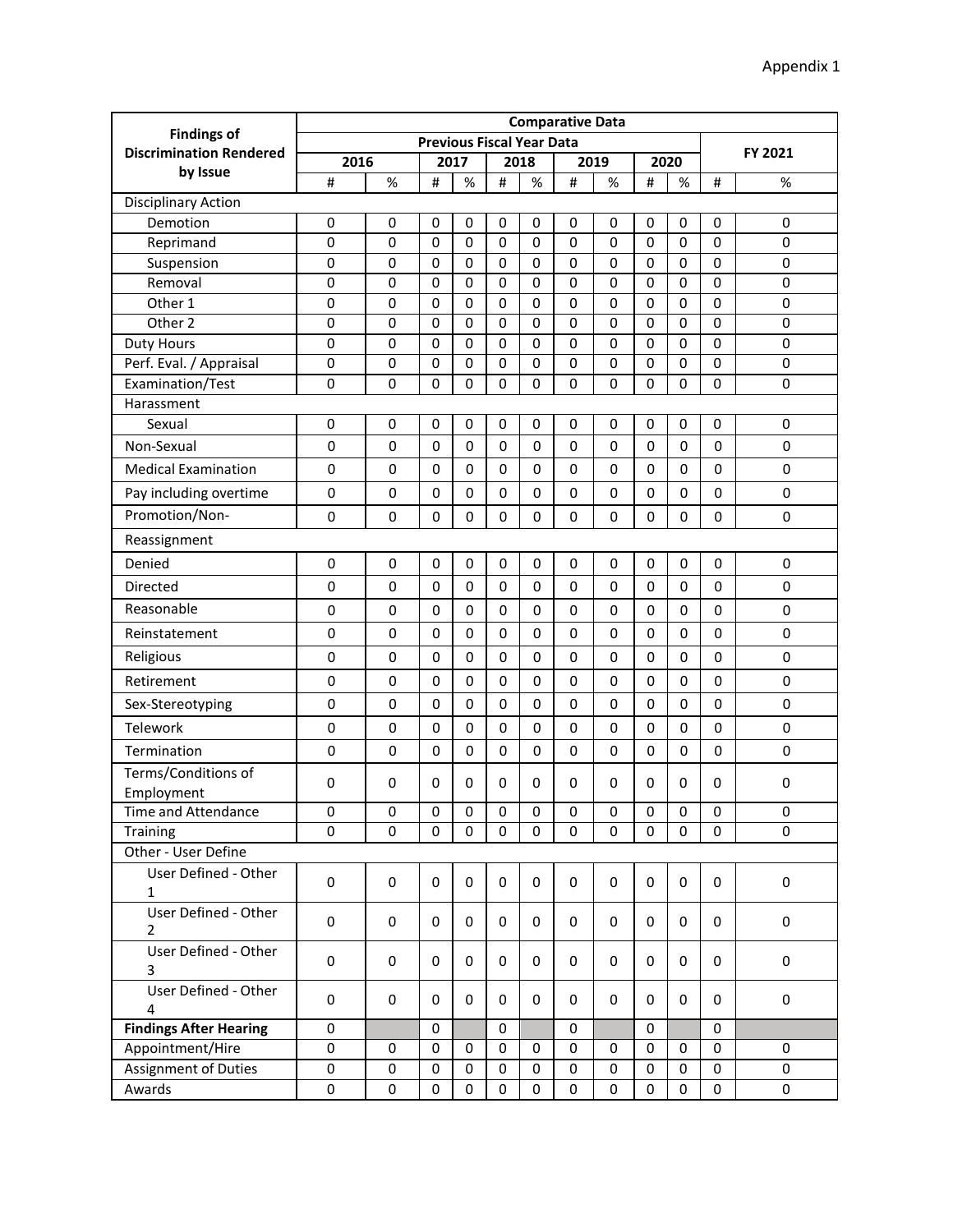|                                                      | <b>Comparative Data</b>          |             |              |             |           |             |             |             |             |              |             |             |
|------------------------------------------------------|----------------------------------|-------------|--------------|-------------|-----------|-------------|-------------|-------------|-------------|--------------|-------------|-------------|
| <b>Findings of</b><br><b>Discrimination Rendered</b> | <b>Previous Fiscal Year Data</b> |             |              |             |           |             |             |             |             |              |             | FY 2021     |
| by Issue                                             | 2016                             |             |              | 2017        |           | 2018        |             | 2019        |             | 2020         |             |             |
|                                                      | #                                | $\%$        | #            | $\%$        | $\sharp$  | $\%$        | $\#$        | $\%$        | #           | %            | #           | $\%$        |
| Conversion to Full                                   | 0                                | 0           | 0            | 0           | 0         | $\mathbf 0$ | 0           | 0           | 0           | $\mathbf 0$  | 0           | $\pmb{0}$   |
| <b>Time/Perm Status</b>                              |                                  |             |              |             |           |             |             |             |             |              |             |             |
| <b>Disciplinary Action</b>                           |                                  |             |              |             |           |             |             |             |             |              |             |             |
| Demotion                                             | 0                                | 0           | 0            | 0           | 0         | 0           | 0           | 0           | 0           | 0            | 0           | 0           |
| Reprimand                                            | 0                                | $\mathbf 0$ | 0            | $\mathbf 0$ | 0         | $\mathbf 0$ | 0           | 0           | 0           | $\mathbf{0}$ | 0           | $\mathbf 0$ |
| Suspension                                           | 0                                | 0           | 0            | $\mathbf 0$ | 0         | $\mathbf 0$ | 0           | 0           | 0           | $\mathbf 0$  | 0           | 0           |
| Removal                                              | 0                                | 0           | 0            | 0           | 0         | $\mathbf 0$ | 0           | 0           | 0           | $\mathbf 0$  | $\mathbf 0$ | $\mathbf 0$ |
| Other 1                                              | 0                                | 0           | 0            | 0           | 0         | $\mathbf 0$ | 0           | 0           | 0           | $\mathbf 0$  | 0           | $\mathbf 0$ |
| Other 2                                              | 0                                | 0           | $\mathbf 0$  | 0           | 0         | $\mathbf 0$ | 0           | 0           | 0           | $\mathbf 0$  | 0           | 0           |
| Duty Hours                                           | $\pmb{0}$                        | $\mathbf 0$ | $\Omega$     | $\Omega$    | $\Omega$  | $\mathbf 0$ | 0           | 0           | 0           | $\Omega$     | $\Omega$    | $\mathbf 0$ |
| Perf. Eval. / Appraisal                              | 0                                | 0           | 0            | 0           | 0         | $\mathbf 0$ | 0           | 0           | 0           | $\mathbf 0$  | 0           | $\pmb{0}$   |
| Examination/Test                                     | 0                                | $\mathbf 0$ | 0            | 0           | 0         | $\mathbf 0$ | 0           | 0           | 0           | $\mathbf 0$  | 0           | $\mathbf 0$ |
| Harassment                                           |                                  |             |              |             |           |             |             |             |             |              |             |             |
| Sexual                                               | 0                                | 0           | $\mathbf 0$  | $\mathbf 0$ | 0         | $\mathbf 0$ | 0           | 0           | 0           | $\mathbf 0$  | 0           | $\mathbf 0$ |
| Non-Sexual                                           | 0                                | $\mathbf 0$ | $\mathbf 0$  | $\pmb{0}$   | $\pmb{0}$ | $\mathbf 0$ | 0           | 0           | $\mathbf 0$ | $\mathbf 0$  | 0           | $\mathbf 0$ |
| <b>Medical Examination</b>                           | 0                                | 0           | 0            | 0           | 0         | $\mathbf 0$ | 0           | 0           | 0           | $\mathbf 0$  | 0           | $\mathbf 0$ |
| Pay including overtime                               | 0                                | $\mathbf 0$ | $\mathbf 0$  | 0           | 0         | $\mathbf 0$ | 0           | 0           | 0           | 0            | 0           | 0           |
| Promotion/Non-                                       | 0                                | 0           | 0            | 0           | 0         | 0           | 0           | 0           | 0           | 0            | 0           | $\pmb{0}$   |
| Selection                                            |                                  |             |              |             |           |             |             |             |             |              |             |             |
| Reassignment                                         |                                  |             |              |             |           |             |             |             |             |              |             |             |
| Denied                                               | 0                                | 0           | $\mathbf 0$  | $\mathbf 0$ | $\pmb{0}$ | 0           | 0           | 0           | 0           | $\mathbf 0$  | 0           | 0           |
| Directed                                             | $\Omega$                         | 0           | $\mathbf{0}$ | $\Omega$    | $\Omega$  | $\Omega$    | 0           | 0           | 0           | $\mathbf{0}$ | $\mathbf 0$ | $\mathbf 0$ |
| Reasonable                                           |                                  |             |              |             |           |             |             |             |             |              |             |             |
| Accommodation                                        | 0                                | 0           | 0            | 0           | 0         | 0           | 0           | 0           | 0           | 0            | 0           | 0           |
| Disability                                           |                                  |             |              |             |           |             |             |             |             |              |             |             |
| Reinstatement                                        | 0                                | 0           | 0            | 0           | 0         | $\mathbf 0$ | 0           | 0           | 0           | $\mathbf 0$  | 0           | $\mathbf 0$ |
| Religious                                            | $\mathbf 0$                      | 0           | 0            | 0           | 0         | 0           | 0           | 0           | 0           | 0            | 0           | 0           |
| Accommodation                                        |                                  |             |              |             |           |             |             |             |             |              |             |             |
| Retirement                                           | $\pmb{0}$                        | $\mathbf 0$ | 0            | 0           | 0         | $\mathbf 0$ | 0           | $\mathbf 0$ | 0           | 0            | 0           | $\mathbf 0$ |
| Sex-Stereotyping                                     | 0                                | 0           | 0            | $\mathbf 0$ | 0         | 0           | 0           | 0           | 0           | $\mathbf 0$  | 0           | $\mathbf 0$ |
| Telework                                             | 0                                | 0           | 0            | 0           | 0         | 0           | 0           | 0           | 0           | 0            | $\pmb{0}$   | $\mathbf 0$ |
| Termination                                          | 0                                | 0           | 0            | 0           | 0         | 0           | 0           | 0           | 0           | 0            | 0           | 0           |
| Terms/Conditions of                                  | 0                                | 0           | 0            | 0           | 0         | 0           | 0           | 0           | 0           | 0            | 0           | 0           |
| Employment                                           |                                  |             |              |             |           |             |             |             |             |              |             |             |
| Time and Attendance                                  | 0                                | 0           | 0            | 0           | 0         | 0           | 0           | 0           | 0           | 0            | 0           | 0           |
| Training                                             | 0                                | $\Omega$    | 0            | 0           | $\Omega$  | 0           | $\Omega$    | $\Omega$    | 0           | 0            | $\Omega$    | $\Omega$    |
| Other - User Define                                  |                                  |             |              |             |           |             |             |             |             |              |             |             |
| User Defined - Other 1                               | $\pmb{0}$                        | $\pmb{0}$   | 0            | 0           | 0         | 0           | $\mathbf 0$ | 0           | 0           | 0            | 0           | 0           |
| User Defined - Other 2                               |                                  |             |              |             |           |             |             |             |             |              |             |             |
|                                                      | 0                                | 0           | 0            | 0           | 0         | 0           | 0           | 0           | 0           | 0            | 0           | 0           |
| User Defined - Other 3                               | 0                                | 0           | 0            | 0           | 0         | 0           | 0           | 0           | 0           | 0            | 0           | 0           |
| User Defined - Other 4                               | 0                                | 0           | 0            | 0           | 0         | 0           | 0           | 0           | 0           | 0            | 0           | 0           |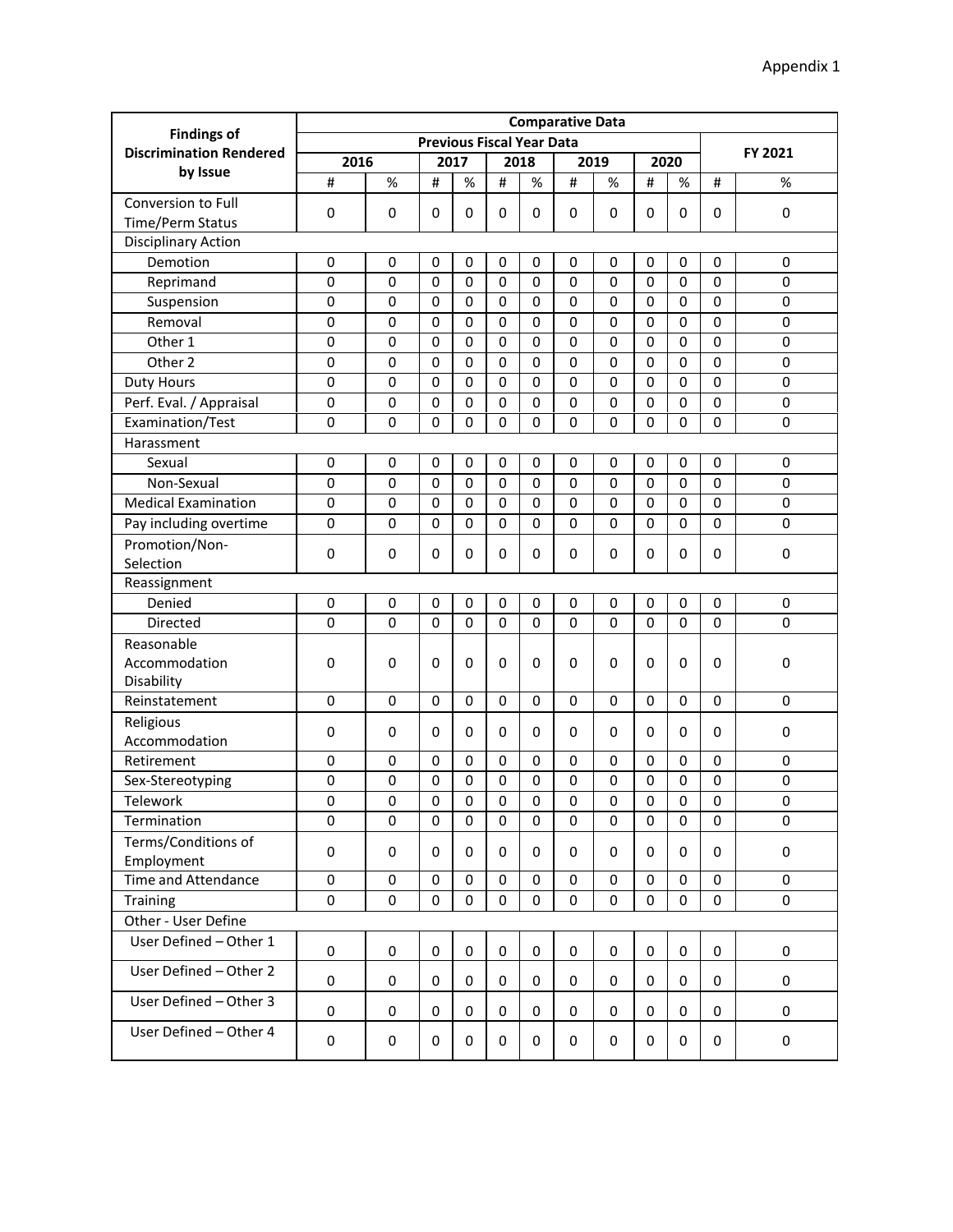|                                                      | <b>Comparative Data</b> |             |             |          |             |                                  |             |             |             |             |             |             |
|------------------------------------------------------|-------------------------|-------------|-------------|----------|-------------|----------------------------------|-------------|-------------|-------------|-------------|-------------|-------------|
| <b>Findings of</b><br><b>Discrimination Rendered</b> |                         |             |             |          |             | <b>Previous Fiscal Year Data</b> |             |             |             |             |             |             |
|                                                      | 2016                    |             |             | 2017     |             | 2018                             |             | 2019        |             | 2020        |             | FY 2021     |
| by Issue                                             | $\#$                    | $\%$        | #           | %        | #           | $\%$                             | #           | %           | #           | $\%$        | #           | $\%$        |
| <b>Findings Without</b><br><b>Hearing</b>            | 0                       |             | $\mathbf 0$ |          | $\mathbf 0$ |                                  | $\mathbf 0$ |             | 0           |             | 0           |             |
| Appointment/Hire                                     | 0                       | 0           | $\mathbf 0$ | 0        | $\mathbf 0$ | 0                                | $\mathbf 0$ | 0           | 0           | $\mathbf 0$ | $\mathbf 0$ | $\mathbf 0$ |
| Assignment of Duties                                 | $\pmb{0}$               | $\Omega$    | $\mathbf 0$ | 0        | $\mathbf 0$ | 0                                | $\Omega$    | 0           | 0           | 0           | $\mathbf 0$ | $\mathbf 0$ |
| Awards                                               | 0                       | 0           | 0           | 0        | $\mathbf 0$ | 0                                | 0           | 0           | 0           | 0           | 0           | $\mathbf 0$ |
| Conversion to Full<br>Time/Perm Status               | 0                       | 0           | 0           | 0        | $\mathbf 0$ | 0                                | $\mathbf 0$ | 0           | 0           | 0           | 0           | 0           |
| <b>Disciplinary Action</b>                           |                         |             |             |          |             |                                  |             |             |             |             |             |             |
| Demotion                                             | 0                       | 0           | 0           | 0        | $\mathbf 0$ | 0                                | $\mathbf 0$ | 0           | 0           | 0           | 0           | 0           |
|                                                      | 0                       | 0           | 0           | 0        | $\mathbf 0$ | 0                                | $\Omega$    | 0           | 0           | $\mathbf 0$ | $\mathbf 0$ | $\mathbf 0$ |
| Reprimand                                            |                         |             |             |          |             |                                  |             |             |             |             |             |             |
| Suspension                                           | 0                       | 0           | 0           | 0        | 0           | 0                                | $\mathbf 0$ | 0           | 0           | 0           | 0           | 0           |
| Removal                                              | $\pmb{0}$               | $\mathbf 0$ | $\mathbf 0$ | 0        | $\mathbf 0$ | 0                                | $\mathbf 0$ | 0           | 0           | $\mathbf 0$ | $\mathbf 0$ | $\mathbf 0$ |
| Other 1                                              | 0                       | 0           | 0           | 0        | $\mathbf 0$ | 0                                | $\mathbf 0$ | 0           | 0           | $\mathbf 0$ | $\mathbf 0$ | $\mathbf 0$ |
| Other 2                                              | $\pmb{0}$               | $\mathbf 0$ | 0           | 0        | 0           | 0                                | $\mathbf 0$ | 0           | 0           | $\mathbf 0$ | $\mathbf 0$ | $\mathbf 0$ |
| <b>Duty Hours</b>                                    | $\pmb{0}$               | 0           | 0           | 0        | $\mathbf 0$ | 0                                | $\Omega$    | 0           | 0           | 0           | $\mathbf 0$ | $\mathbf 0$ |
| Perf. Eval. / Appraisal                              | $\pmb{0}$               | 0           | 0           | 0        | $\mathbf 0$ | 0                                | $\mathbf 0$ | 0           | 0           | $\mathbf 0$ | $\mathbf 0$ | 0           |
| Examination/Test                                     | $\pmb{0}$               | 0           | 0           | 0        | $\mathbf 0$ | 0                                | 0           | 0           | 0           | $\mathbf 0$ | $\mathbf 0$ | $\mathbf 0$ |
| Harassment                                           |                         |             |             |          |             |                                  |             |             |             |             |             |             |
| Sexual                                               | 0                       | 0           | 0           | 0        | $\mathbf 0$ | 0                                | $\mathbf 0$ | 0           | 0           | $\mathbf 0$ | $\mathbf 0$ | $\mathbf 0$ |
| Non-Sexual                                           | 0                       | 0           | 0           | 0        | $\mathbf 0$ | 0                                | $\mathbf 0$ | 0           | 0           | 0           | $\mathbf 0$ | $\mathbf 0$ |
| <b>Medical Examination</b>                           | $\pmb{0}$               | 0           | 0           | 0        | $\mathbf 0$ | 0                                | $\mathbf 0$ | 0           | 0           | $\mathbf 0$ | $\mathbf 0$ | $\mathbf 0$ |
| Pay including overtime                               | 0                       | 0           | 0           | 0        | $\mathbf 0$ | 0                                | $\mathbf 0$ | 0           | 0           | $\mathbf 0$ | 0           | 0           |
| Promotion/Non-<br>Selection                          | 0                       | 0           | 0           | 0        | $\mathbf 0$ | 0                                | $\mathbf 0$ | 0           | 0           | 0           | 0           | 0           |
| Reassignment                                         |                         |             |             |          |             |                                  |             |             |             |             |             |             |
| Denied                                               | 0                       | 0           | 0           | 0        | 0           | 0                                | 0           | 0           | 0           | 0           | 0           | 0           |
| Directed                                             | 0                       | 0           | 0           | $\Omega$ | $\mathbf 0$ | 0                                | $\Omega$    | 0           | 0           | $\mathbf 0$ | $\mathbf 0$ | $\mathbf 0$ |
| Reasonable<br>Accommodation<br>Disability            | 0                       | 0           | 0           | 0        | $\mathbf 0$ | 0                                | $\mathbf 0$ | 0           | 0           | 0           | 0           | 0           |
| Reinstatement                                        | 0                       | $\mathbf 0$ | 0           | 0        | 0           | 0                                | 0           | 0           | 0           | $\mathbf 0$ | 0           | 0           |
| Religious<br>Accommodation                           | $\pmb{0}$               | $\pmb{0}$   | 0           | 0        | 0           | 0                                | 0           | 0           | 0           | 0           | 0           | 0           |
| Retirement                                           | 0                       | $\pmb{0}$   | 0           | 0        | $\mathbf 0$ | 0                                | 0           | $\pmb{0}$   | 0           | 0           | $\mathbf 0$ | 0           |
| Sex-Stereotyping                                     | 0                       | $\mathbf 0$ | 0           | 0        | $\mathbf 0$ | 0                                | $\mathbf 0$ | $\mathbf 0$ | 0           | 0           | $\mathbf 0$ | 0           |
| Telework                                             | 0                       | $\mathbf 0$ | 0           | 0        | $\mathbf 0$ | 0                                | $\mathbf 0$ | 0           | $\mathbf 0$ | 0           | $\mathbf 0$ | $\pmb{0}$   |
| Termination                                          | 0                       | 0           | 0           | 0        | $\mathbf 0$ | 0                                | $\mathbf 0$ | 0           | 0           | 0           | $\mathbf 0$ | 0           |
| Terms/Conditions of<br>Employment                    | 0                       | 0           | 0           | 0        | 0           | 0                                | 0           | 0           | 0           | 0           | 0           | 0           |
| Time and Attendance                                  | $\pmb{0}$               | $\pmb{0}$   | 0           | 0        | $\pmb{0}$   | 0                                | 0           | $\pmb{0}$   | 0           | 0           | $\pmb{0}$   | 0           |
| Training                                             | 0                       | $\mathbf 0$ | 0           | 0        | $\mathbf 0$ | 0                                | $\Omega$    | 0           | 0           | 0           | $\mathbf 0$ | 0           |
| Other - User Define                                  |                         |             |             |          |             |                                  |             |             |             |             |             |             |
| User Defined - Other 1                               | 0                       | 0           | 0           | 0        | $\mathbf 0$ | 0                                | 0           | 0           | 0           | 0           | $\mathbf 0$ | $\mathsf 0$ |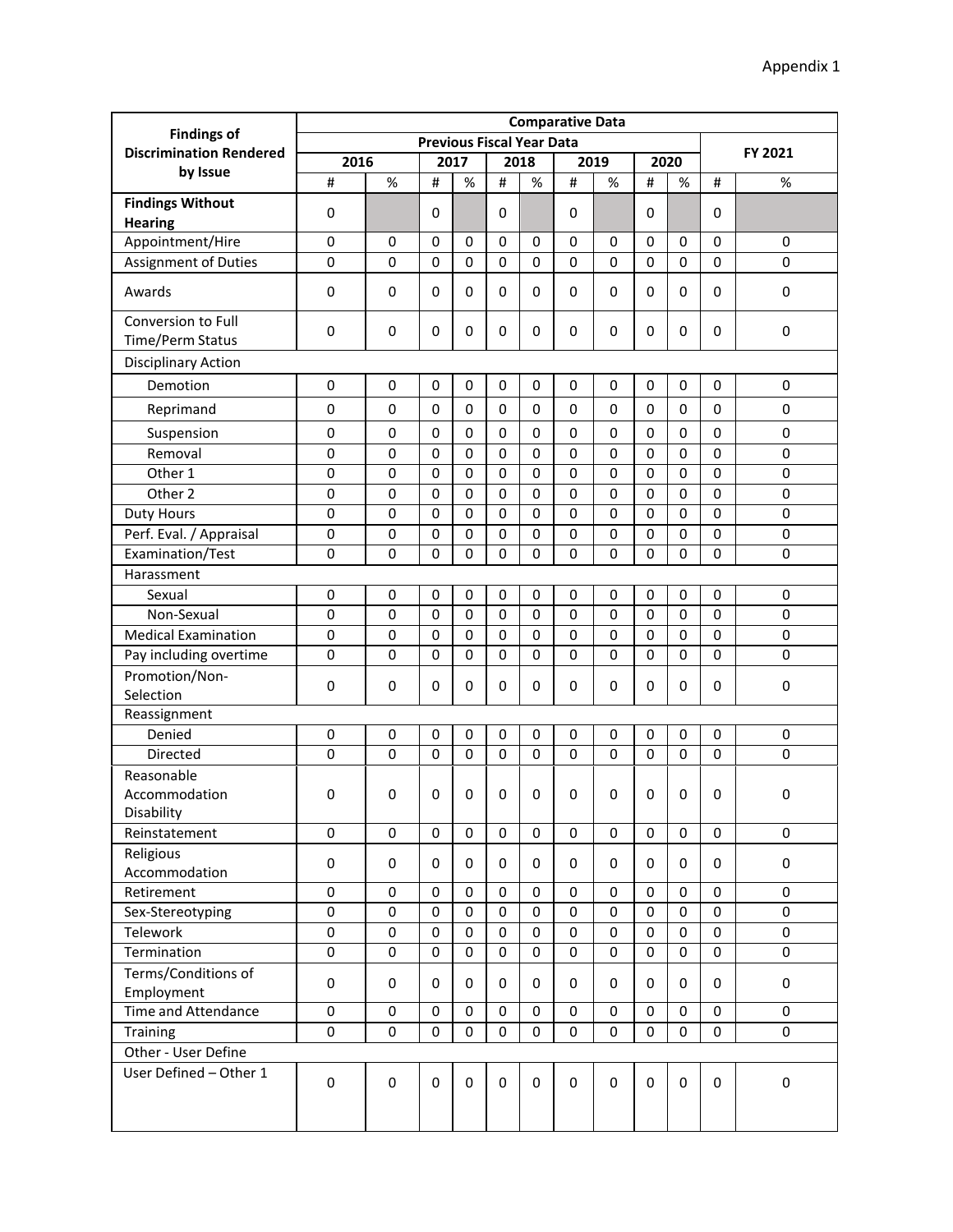|                                                      |                                      | <b>Comparative Data</b> |   |   |   |   |   |         |   |   |   |   |  |  |  |
|------------------------------------------------------|--------------------------------------|-------------------------|---|---|---|---|---|---------|---|---|---|---|--|--|--|
| <b>Findings of</b><br><b>Discrimination Rendered</b> | <b>Previous Fiscal Year Data</b>     |                         |   |   |   |   |   |         |   |   |   |   |  |  |  |
|                                                      | 2016<br>2019<br>2020<br>2018<br>2017 |                         |   |   |   |   |   | FY 2021 |   |   |   |   |  |  |  |
| by Issue                                             | #                                    | %                       | # | % | # | % | # | %       | # | % | # | % |  |  |  |
| User Defined - Other 2                               | 0                                    | 0                       | 0 | 0 | 0 | 0 | 0 | 0       | 0 | 0 | 0 | 0 |  |  |  |
| User Defined - Other 3                               | 0                                    | 0                       | 0 | 0 | 0 | 0 | 0 | 0       | 0 | 0 | 0 | 0 |  |  |  |
| User Defined - Other 4                               | 0                                    | 0                       | 0 | 0 | 0 | 0 | 0 | 0       | 0 | 0 | 0 |   |  |  |  |

|                                        |      | <b>Comparative Data</b> |                                  |          |          |         |  |  |  |  |  |  |
|----------------------------------------|------|-------------------------|----------------------------------|----------|----------|---------|--|--|--|--|--|--|
| <b>Part IX Complaints Pending from</b> |      |                         | <b>Previous Fiscal Year Data</b> |          |          |         |  |  |  |  |  |  |
| <b>Previous Fiscal Years By Status</b> | 2016 | 2017                    | 2018                             | 2019     | 2020     | FY 2021 |  |  |  |  |  |  |
| Total complaints from previous         | 47   | 55                      | 5                                | 5        | 7        | 9       |  |  |  |  |  |  |
| <b>Fiscal Years</b>                    |      |                         |                                  |          |          |         |  |  |  |  |  |  |
| <b>Total Complainants</b>              | 40   | 48                      | 19                               | 4        | 5        | 4       |  |  |  |  |  |  |
| <b>Number complaints pending</b>       |      |                         |                                  |          |          |         |  |  |  |  |  |  |
| Investigation                          | 13   | 2                       | $\Omega$                         | 0        | $\Omega$ | 0       |  |  |  |  |  |  |
| ROI issued, pending                    | 0    | 0                       | $\Omega$                         | 0        | 0        | 0       |  |  |  |  |  |  |
| Complainant's action                   |      |                         |                                  |          |          |         |  |  |  |  |  |  |
| Hearing                                | 31   | 49                      | 19                               | 5        | 7        | 8       |  |  |  |  |  |  |
| <b>Final Agency Action</b>             | 0    | 1                       | 3                                | $\Omega$ | 0        | 1       |  |  |  |  |  |  |
| Appeal with EEOC Office of             | 11   | 10                      | 10                               | 10       | 1        | 0       |  |  |  |  |  |  |
| <b>Federal Operations</b>              |      |                         |                                  |          |          |         |  |  |  |  |  |  |

|                                            |      | <b>Comparative Data</b>          |      |      |      |         |  |  |  |  |  |
|--------------------------------------------|------|----------------------------------|------|------|------|---------|--|--|--|--|--|
| <b>Part X Complaint Investigations</b>     |      | <b>Previous Fiscal Year Data</b> |      |      |      |         |  |  |  |  |  |
|                                            | 2016 | 2017                             | 2018 | 2019 | 2020 | FY 2021 |  |  |  |  |  |
| Pending Complaints Where                   |      |                                  |      |      |      |         |  |  |  |  |  |
| <b>Investigations Exceed Required Time</b> |      |                                  |      |      |      |         |  |  |  |  |  |
| Frames                                     |      |                                  |      |      |      |         |  |  |  |  |  |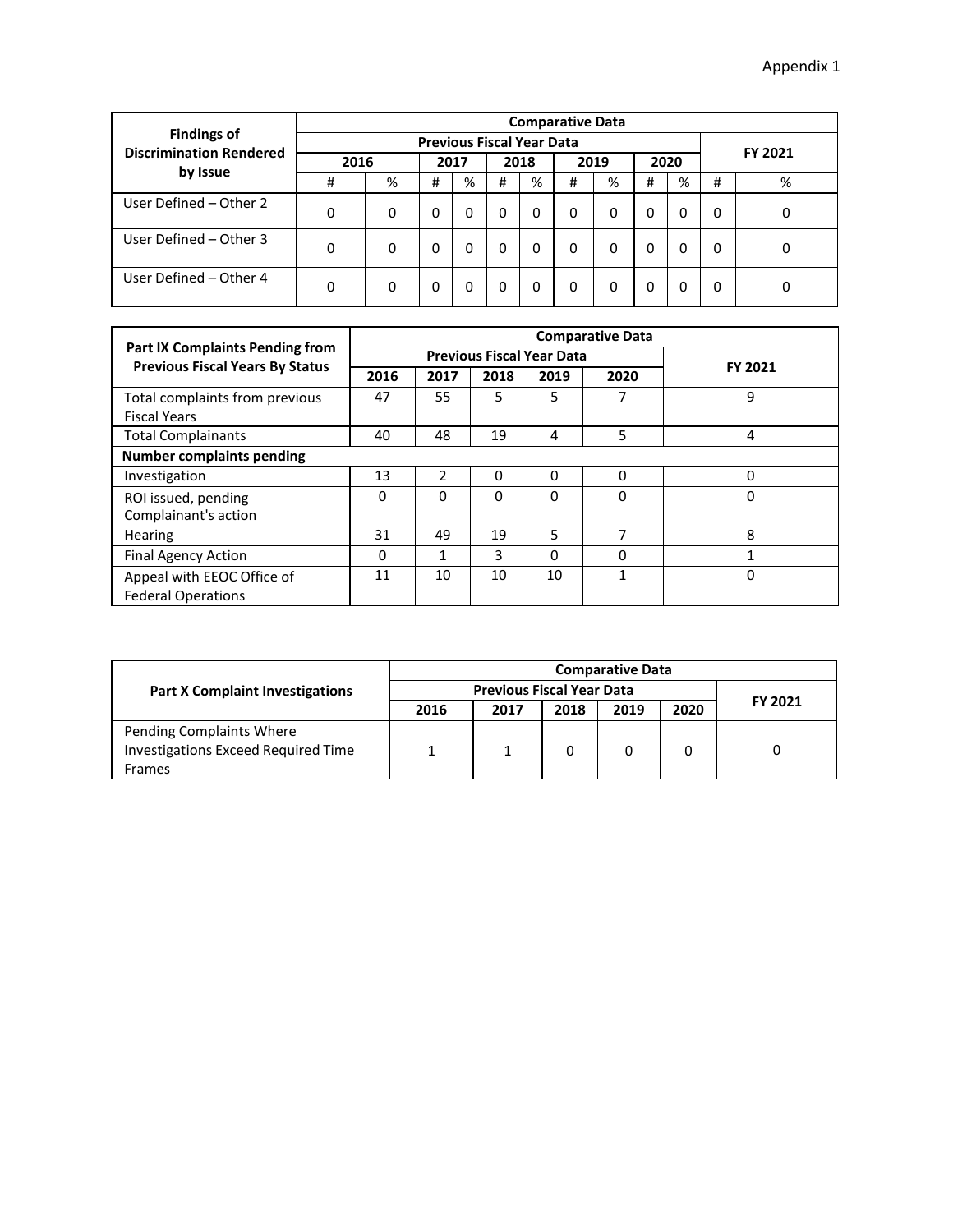



**July 8, 2020** 

**TO: All PBGC Staff**

**FROM: Gordon Hartogensis Director**

Sola A. Hampson

**SUBJECT: Equal Employment Opportunity Policy Statement**

The Pension Benefit Guaranty Corporation (PBGC) protects the retirement incomes of nearly 37 million American workers in nearly 25,000 private-sector defined benefit pension plans. For PBGC to do its job well, we must continue to strive for inclusion, cooperation, and respect for the talents that a diverse workforce can bring to any successful venture.

PBGC is committed to ensuring that its employees and applicants for employment are treated equitably in an environment that is free from discrimination based on race, religion, color, sex, pregnancy, sexual orientation, gender identity, parental status, marital status, national origin, age, disability, family medical history, genetic information or reprisal. Employees and applicants who believe they may have experienced discrimination on any of these bases, or who believe they may have been retaliated against for exercising the right to go through the Equal Employment Opportunity (EEO) process, should contact the Office of Equal Employment Opportunity (OEEO) as discussed below.

All employees will have the freedom to compete on a fair and level playing field. Equal employment opportunity covers all personnel/employment programs, management practices, and decisions, including, but not limited to, recruitment, hiring, merit promotions, transfers, reassignments, training and career development, benefits and separations.

All employees are responsible for exhibiting professional conduct and behavior in the workplace and cooperating in the enforcement of this policy. Individuals engaging in conduct or behavior that violates this policy may be subject to appropriate disciplinary action up to, and including, removal from Federal service.

If you believe you may have been subjected to discrimination or retaliation, you should contact OEEO at 202-229-4363 or email [all-eeo-fed@pbgc.gov i](mailto:all-eeo-fed@pbgc.gov)mmediately. OEEO offers a confidential and neutral early intervention process to address concerns without your having to initiate the EEO complaint process. If, however, you decide to initiate the EEO complaint process, you must do so within 45 calendar days of the incident or the date you became aware of the incident. Where an aggrieved individual elects and OEEO determines that Alternative Dispute Resolution (ADR) is appropriate, managers and/or supervisors have a duty to participate in PBGC's ADR process.

In our work processes, PBGC will create avenues for full participation to enable excellence and innovation that is realized through collaboration of diverse ideas, experiences, and perspectives. By working together to promote the principles of equal opportunity, we will ensure that all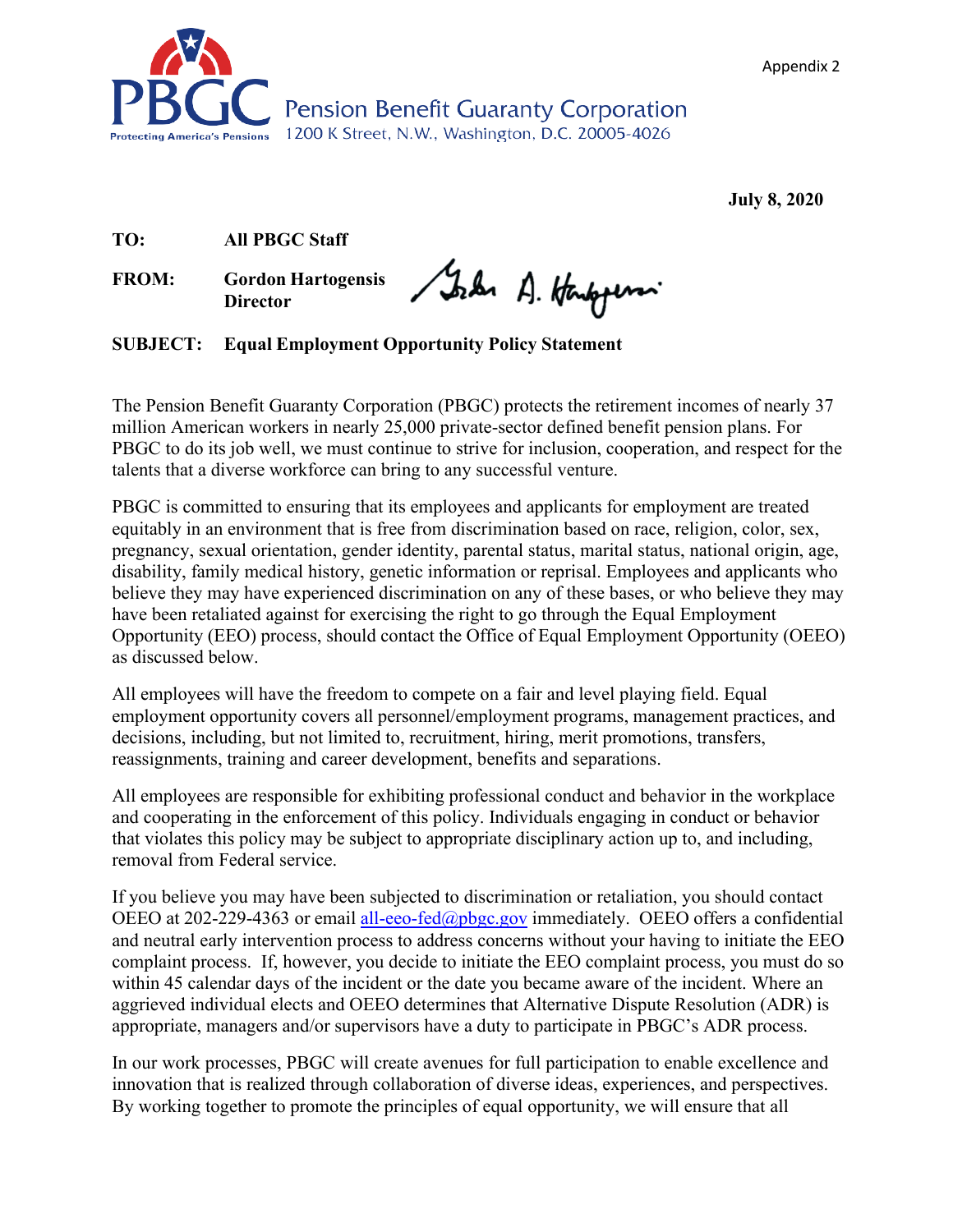employees and applicants for employment have an opportunity to succeed and contribute to PBGC's mission of protecting America's retirement security.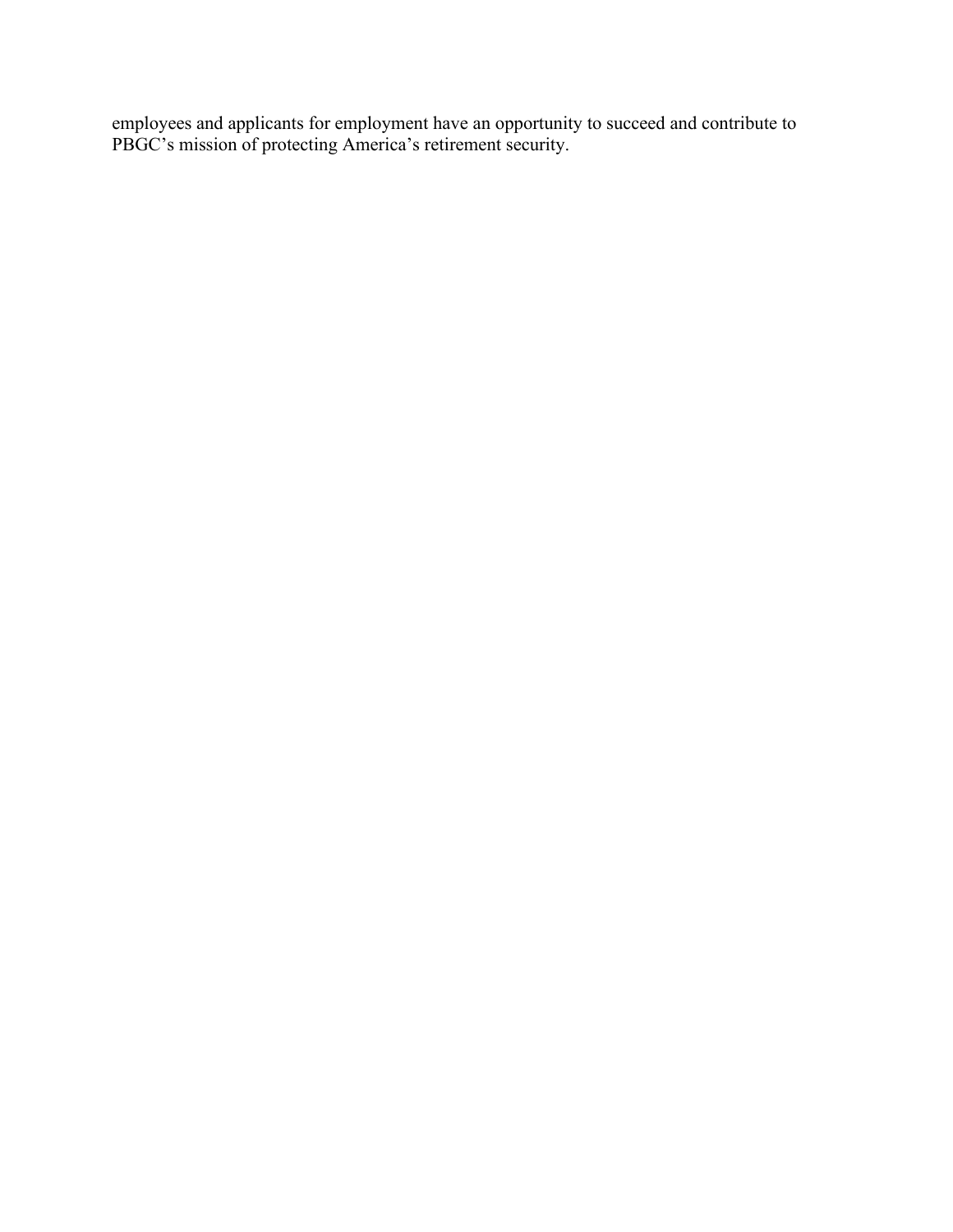Appendix 3



**September 19, 2020** 

## **TO: All PBGC Staff**

FROM: Gordon Hartogensis Stade A. Honopen **Director**

# **SUBJECT: Anti-Harassment Policy Statement**

The Pension Benefit Guaranty Corporation (PBGC) has a policy providing for a work environment free from all forms of harassment. For example, in addition to providing the protection required by EEO laws from harassment based on race, color, religion, sex (including pregnancy, sexual harassment, gender identity, sexual orientation, and non-sexual harassment based on sex), national origin, age, disability (mental or physical), genetic information or reprisal, PBGC's policy also protects against harassment based on parental and marital status.

Harassment becomes unlawful where 1) enduring the offensive conduct becomes a condition of continued employment, or 2) the conduct is severe or pervasive enough to create a work environment that a reasonable person would consider intimidating, hostile, or abusive.

Examples include (but are not limited to):

- making negative comments about an employee's personal religious beliefs, or trying to convert them to a certain religious ideology;
- using racist slang, phrases, or nicknames;
- making remarks about an individual's skin color or other ethnic traits;
- displaying racist drawings, or posters that might be offensive to a particular group;
- making offensive gestures;
- making offensive reference to an individual's mental or physical disability;
- sharing inappropriate images, videos, e-mails, letters, or notes of an offensive nature;
- offensively talking about negative racial, ethnic, or religious stereotypes; or
- making derogatory age-related comments

While isolated incidents of harassment generally do not violate federal law, the goal of the Anti-Harassment Policy Statement is to address and eliminate harassing conduct at the earliest possible stage, regardless of whether it violated the law.

Anti-discrimination laws also prohibit harassment against individuals in retaliation for filing a discrimination charge, testifying, or participating in any way in an investigation, proceeding, or lawsuit under these laws; or opposing employment practices that they reasonably believe discriminate against individuals, in violation of these laws.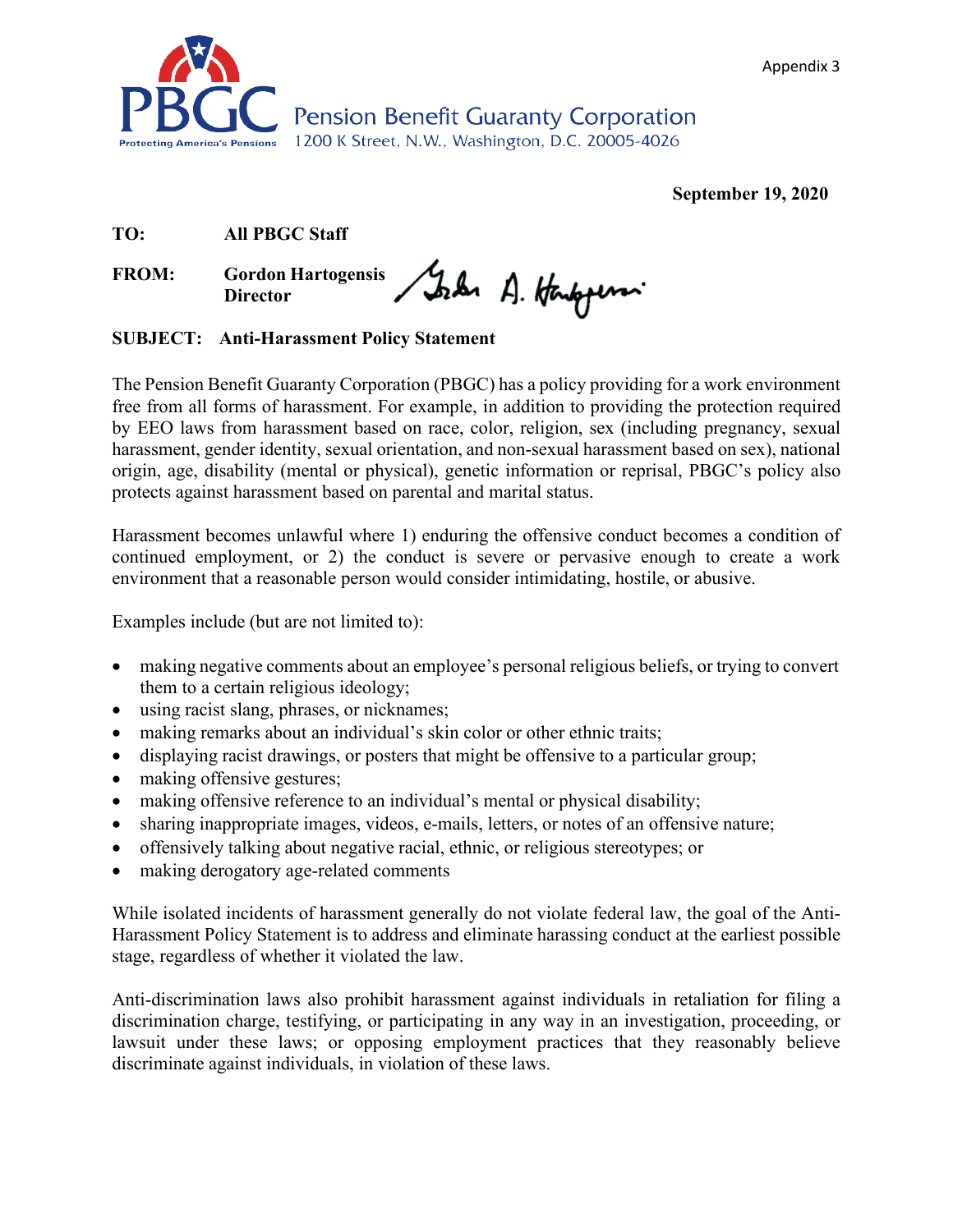Sexual harassment is defined as unwelcome sexual advances, requests for sexual favors, and other verbal or physical conduct of a sexual nature when submission to such conduct is made either explicitly or implicitly a term or condition of an individual's employment, submission to or rejection of such conduct by an individual is used as the basis for employment decisions affecting such individual, or such conduct has the purpose or effect of unreasonably interfering with an individual's work performance, or creating an intimidating, hostile, or offensive working environment. Such conduct may include:

- an employer or supervisor conditioning promotion, job assignments, or other tangible job benefits based on acquiescence to unwelcome sexual conduct, or penalizing an individual for refusing to participate in such conduct;
- sexist or stereotypical remarks about a person's clothing, body, appearance, or activities;
- sexually oriented jokes, stories, remarks, or discussions;
- descriptions of sexual acts;
- posting or displaying sexually graphic pictures anywhere in the workplace;
- deliberately touching, pinching, patting, or giving inappropriate looks to another person;
- pressure for dates or sexual activity;
- unwelcome telephone calls, e-mail messages, social network postings or letters of a sexual nature; or
- demands for sexual favors.

In sexual harassment, the harasser may be male or female, and the victim may be of the opposite sex or the same sex as the harasser. Even a consensual relationship between the harasser and the victim may involve sexual harassment. For example, if the victim agrees to sexual behavior out of fear of retaliation, the conduct of the other party may still constitute sexual harassment despite the victim's consent. The focus is on whether the conduct was unwelcome, not consensual.

All employees are responsible for exhibiting professional conduct and behavior in the workplace and cooperating in the enforcement of this policy. Individuals engaging in conduct or behavior that violates this policy may be subject to appropriate disciplinary action up to, and including, removal from Federal service. Supervisors must strive to maintain and promote a work environment free of harassment. To prevent and remedy incidents of workplace harassment, PBGC officials must be made aware of the conduct or behavior as soon as possible

PBGC will not tolerate the creation of a hostile work environment and will address reported workplace harassment promptly. Individuals who believe they are being harassed or subjected toa hostile work environment are encouraged to tell the alleged harasser (orally or in writing) to stop, keep a record of the events, immediately report the behavior, and cooperate in any inquiry regarding allegations of harassment. Retaliation for reporting workplace harassment or for assisting in any inquiry concerning a report of harassment also will not be tolerated. In addition, PBGC will protect the confidentiality of employees who bring harassment claims, to the extent possible.

PBGC employees who believe they have been harassed or have been subjected to a hostile work environment should report the matter immediately to their immediate supervisor, another management official, PBGC's Office of Equal Employment Opportunity (OEEO) at (202) 229